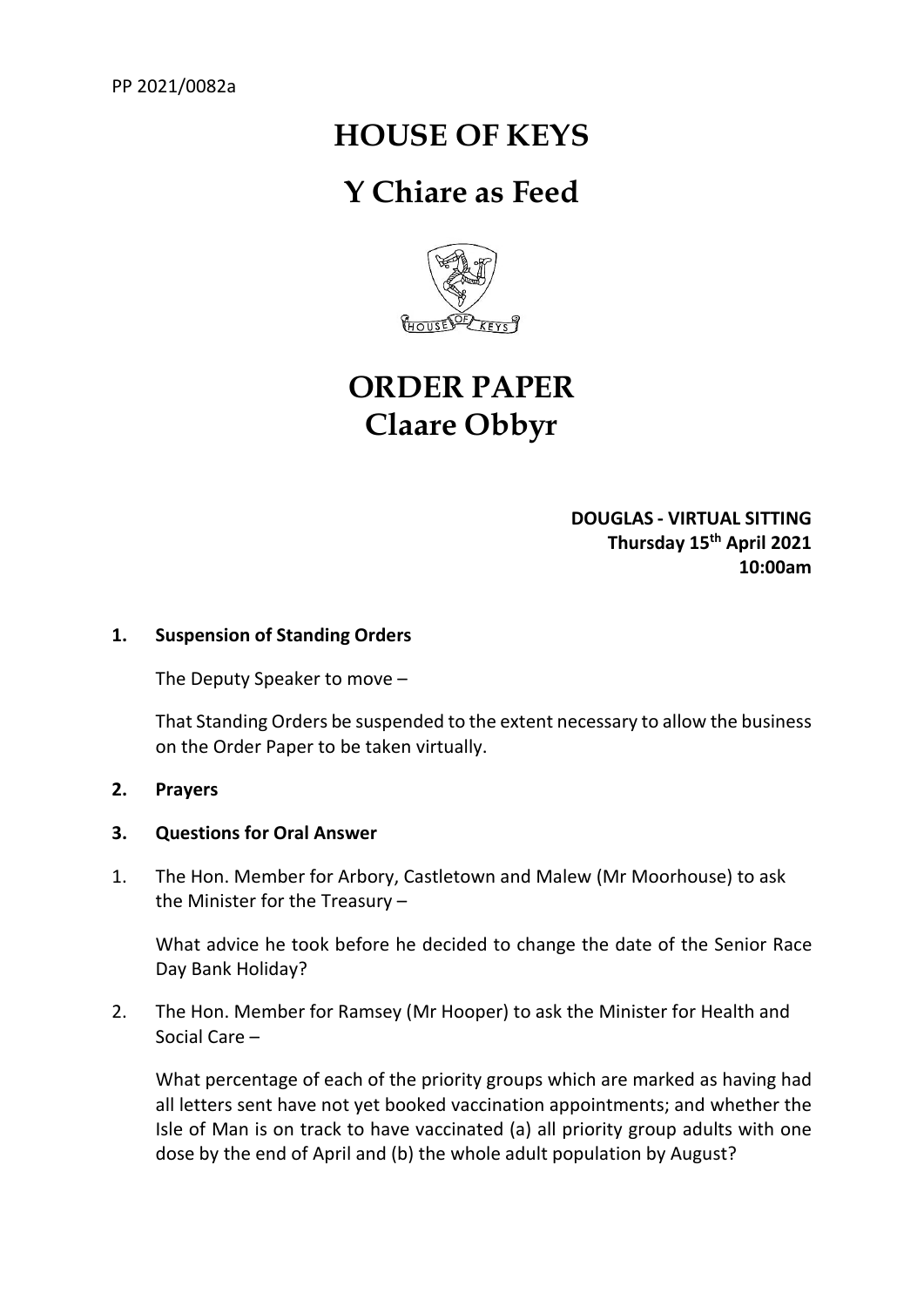3. The Hon. Member for Onchan (Ms Edge) to ask the Minister for Health and Social Care –

How many COVID vaccination issues have been reported by those who have been vaccinated using the yellow card system?

4. The Hon. Member for Douglas Central (Mr Thomas**)** to ask the Minister for Infrastructure –

Pursuant to his Answer on 23rd March 2021, what evidence he has received that housing minimum standards are not being complied with consistently by the whole of the market; and if he will make a statement about his action consequent on having this evidence?

5. The Hon. Member for Douglas Central (Mr Thomas) to ask the Minister for Infrastructure –

How many landlords of private dwellings are registered in the Voluntary Registration Scheme introduced by the Department in 2013; and what communication with these landlords the Department has had since their registration?

6**.** The Hon. Member for Douglas East (Mrs Barber) to ask the Minister for Enterprise –

What the total losses were for the Manx National Heritage pop up shop based in the Sea Terminal, including (a) capital and (b) revenue losses?

7. The Hon. Member for Arbory, Castletown and Malew (Mr Moorhouse) to ask the Minister for Enterprise –

When the Department consulted local businesses and others for their opinions on the impact of shifting the 2020 Senior Race Day Bank Holiday; how the Department advertised the consultation; and when the findings were published?

8. The Hon. Member for Onchan (Ms Edge) to ask the Minister for Education, Sport and Culture –

Who has staffed the childcare facility at the National Sports Centre since it opened?

9. The Hon. Member for Onchan (Ms Edge) to ask the Minister for Education, Sport and Culture –

If he will make a statement on the re-opening of schools?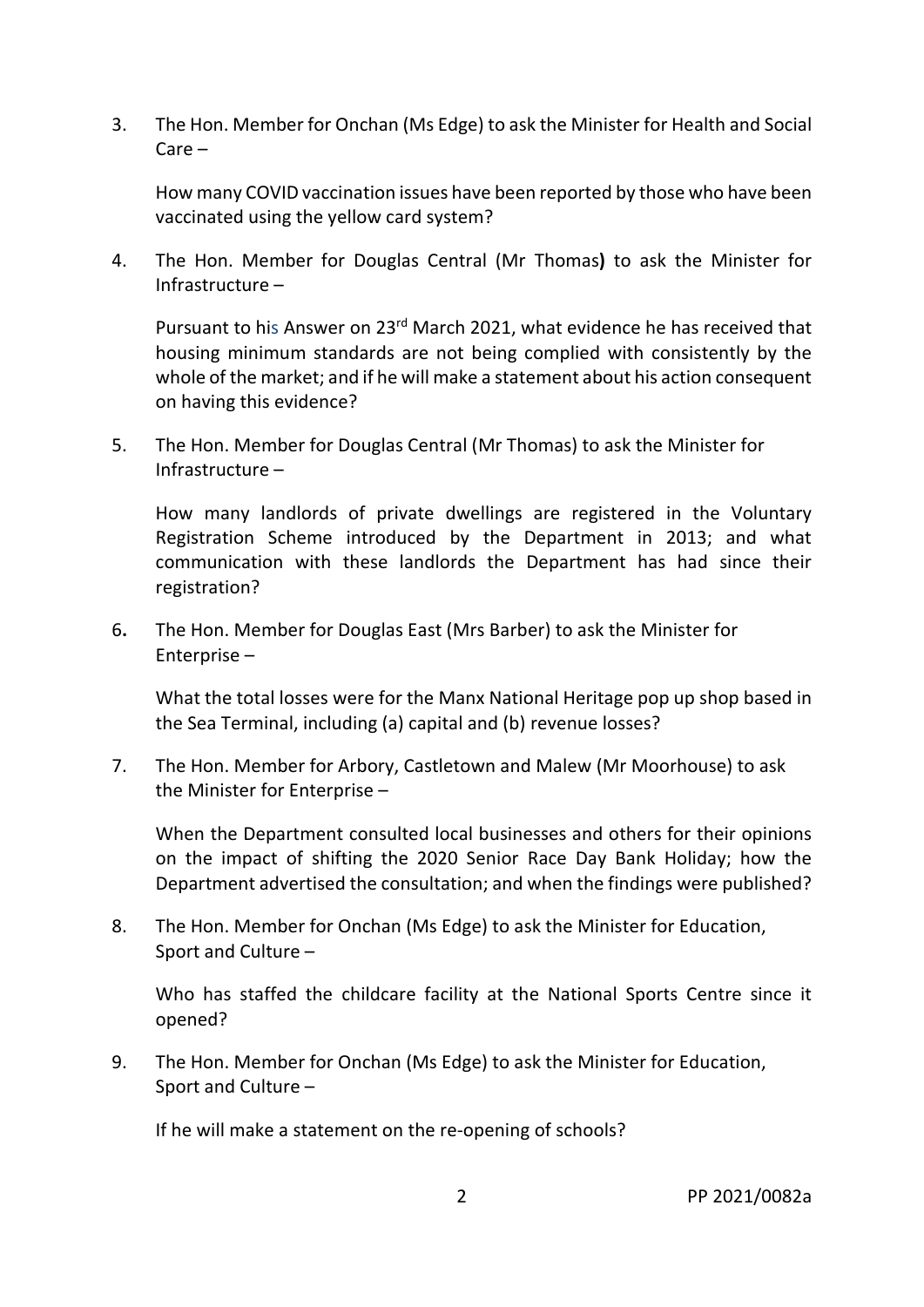#### **4. Questions for Written Answer**

1. The Hon. Member for Ramsey (Mr Hooper) to ask the Minister for Health and Social Care –

How long NEWS2 has been in use by the Department for Health and Social Care throughout Noble's Hospital and Ramsey and District Cottage Hospital?

2. The Hon. Member for Ramsey (Mr Hooper) to ask the Minister for Health and Social Care –

What the impact on patient outcomes was of the implementation of the Earlysense system; how this was monitored; and what the outcomes were of assessments and trials which were undertaken?

3. The Hon. Member for Douglas Central (Mr Thomas) to ask the Minister for Health and Social Care –

What his policy is regarding issuing COVID-19 vaccination invitation letters to a) GP-registered carers and b) those on GP-held flu vaccination lists; and when and how he communicated this policy to GPs?

4**.** The Hon. Member for Arbory, Castletown and Malew (Mr Moorhouse) to ask the Minister for Infrastructure –

How much Bus Vannin spent on fuel for (a) buses and (b) minibuses in each of the last 12 months?

5. The Hon. Member for Garff (Mrs Caine) to ask the Minister for Infrastructure –

Which (a) roads and (b) pavements are not adopted by his Department?

6. The Hon. Member for Douglas Central (Mr Thomas) to ask the Minister for Infrastructure –

What the legal and policy bases are for conducting the National Highways and Transport Network Survey Report in the Island?

7. The Hon. Member for Douglas Central (Mr Thomas) to ask the Minister for Infrastructure –

What the financial and human resource implications of the Landlord Registration (Private Housing) Bill 2020 will be on existing budgets and staffing?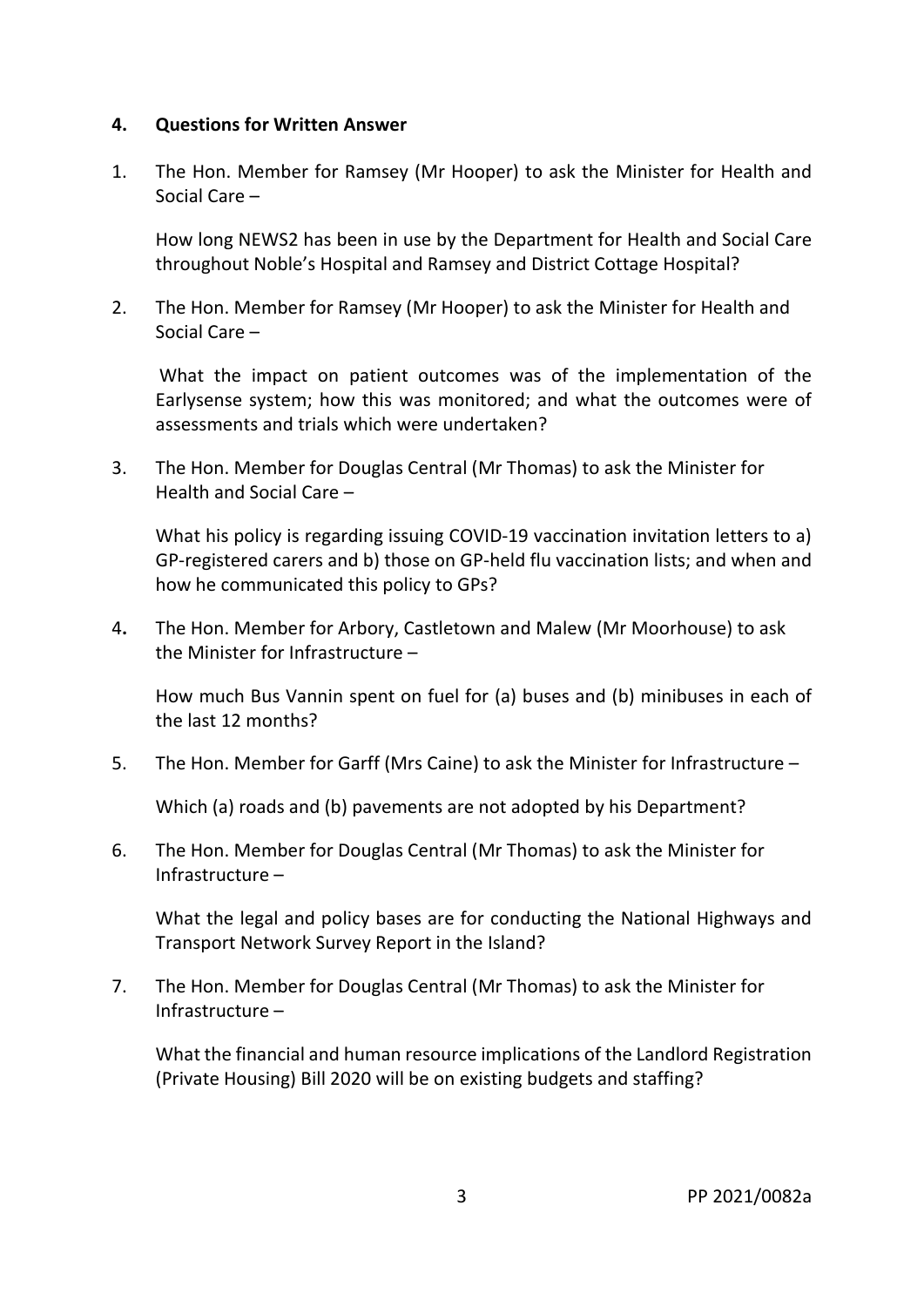8. The Hon. Member for Douglas Central (Mr Thomas) to ask the Minister for Infrastructure –

What estimate has been made of the expected social benefits of improved standards of rented accommodation and resulting improved health and wellbeing for occupiers that may indirectly result in financial benefits for Manx taxpayers in connection with the Landlord Registration (Private Housing) Bill 2020?

9. The Hon. Member for Douglas Central (Mr Thomas) to ask the Minister for Infrastructure –

What advice the Minister has received that the provisions of the Landlord Registration (Private Housing) Bill 2020 are compatible with the Convention rights within the meaning of the Human Rights Act 2001?

10. The Hon. Member for Arbory, Castletown and Malew (Mr Moorhouse) to ask the Minister for Enterprise –

What the dimensions are of: (a) the unit where the "Peggy" is stored; (b) the barn at the Nautical Museum in Castletown; (c) the cellar at the Nautical Museum; and (d) the "Peggy"?

11. The Hon. Member for Douglas Central (Mr Thomas) to ask the Minister for Enterprise –

If he will make a statement about a) the policy and operation of registration, inspection and monitoring of tourism accommodation minimum standards and of the personal conduct requirements for operators and b) the annual cost to i) the Department and ii) registered entities of operating this tourism accommodation scheme?

12. The Hon. Member for Garff (Mrs Caine) to ask the Minister for Environment, Food and Agriculture –

On how many occasions (a) the Minister and (b) a delegated member (i) upheld and (ii) overturned an independent planning inspector's recommendation (a) to permit and (b) to refuse consent, broken down by (1) single domestic dwelling, (2) multiple dwellings and (3) commercial development since October 2016; and what the reason was for political decisions that did not accept the planning inspector's recommendation?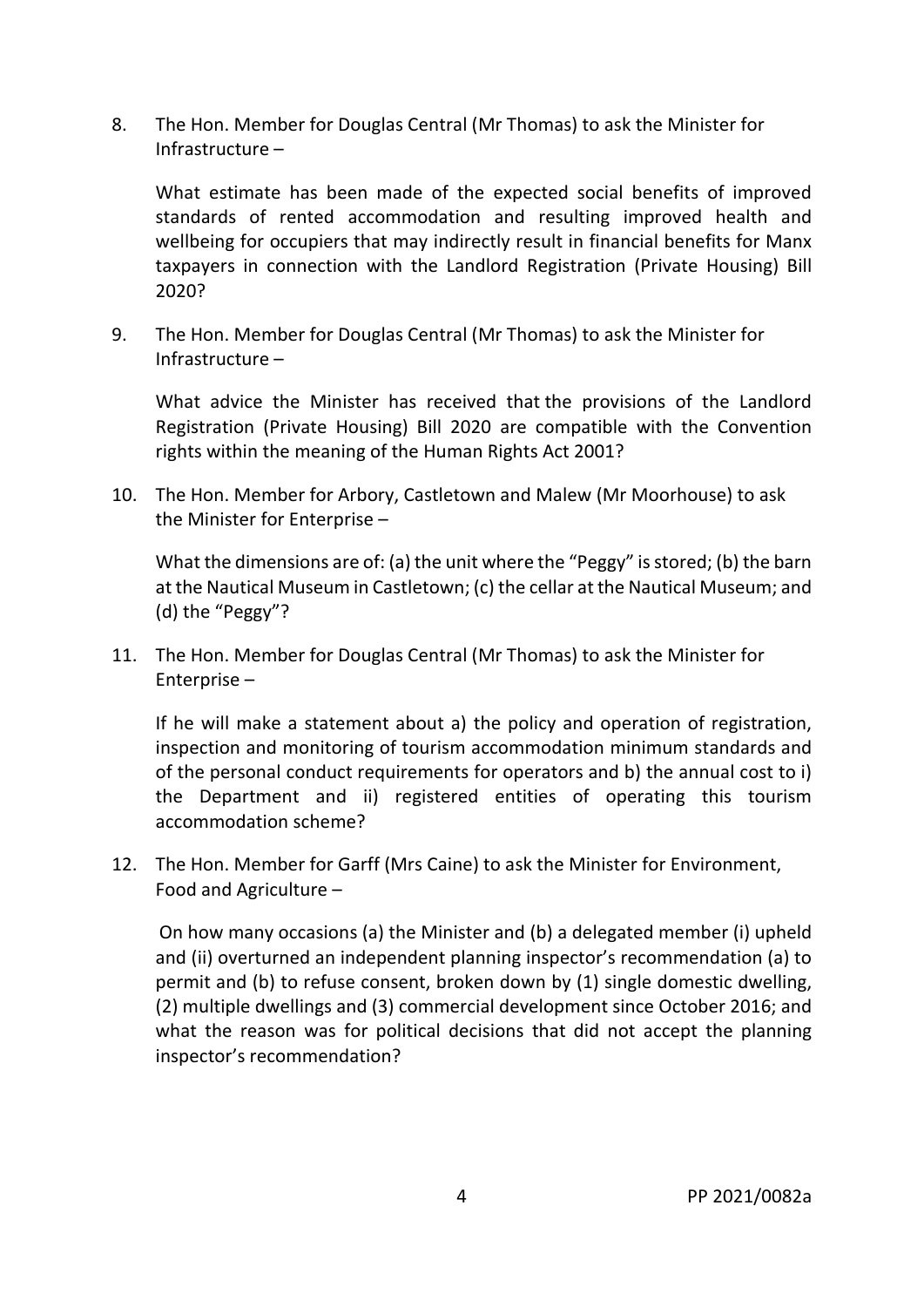13. The Hon. Member for Garff (Mrs Caine) to ask the Minister for Environment, Food and Agriculture –

How many planning officers advise the Minister and delegated Member when considering a planning appeal decision; and whether this can include an officer who had previously advised on the planning application consideration at an earlier stage?

14. The Hon. Member for Garff (Mrs Caine) to ask the Minister for Environment, Food and Agriculture –

Which buildings the Department has (a) added and (b) removed from the registered building list, broken down by (i) temporary, (ii) permanent and (iii) emergency registration, since October 2016?

15. The Hon. Member for Douglas Central (Mr Thomas) to ask the Minister for Environment, Food and Agriculture –

What the legal and policy bases are for conducting a Private Sector Housing Condition Survey in the Island?

16. The Hon. Member for Onchan (Ms Edge) to ask the Chairman of the Health and Care Transformation Political Board –

If he will make a statement about the funding of long-term residential and nursing care including a) current principles, b) review work completed to date and c) the agreed next steps of detailed service, funding and procurement modelling and further public engagement?

#### **5. Motion (Standing Orders)**

The Hon Member for Douglas Central (Mrs Corlett) to move –

That Standing Order 3.5.1 (2) be amended to add the words ", unless a majority of members present and voting determine that the time shall be extended".

The amended Standing Order would read:

*(2) The time allotted for tabled Questions shall be one hour, unless a majority of members present and voting determine that the time shall be extended.*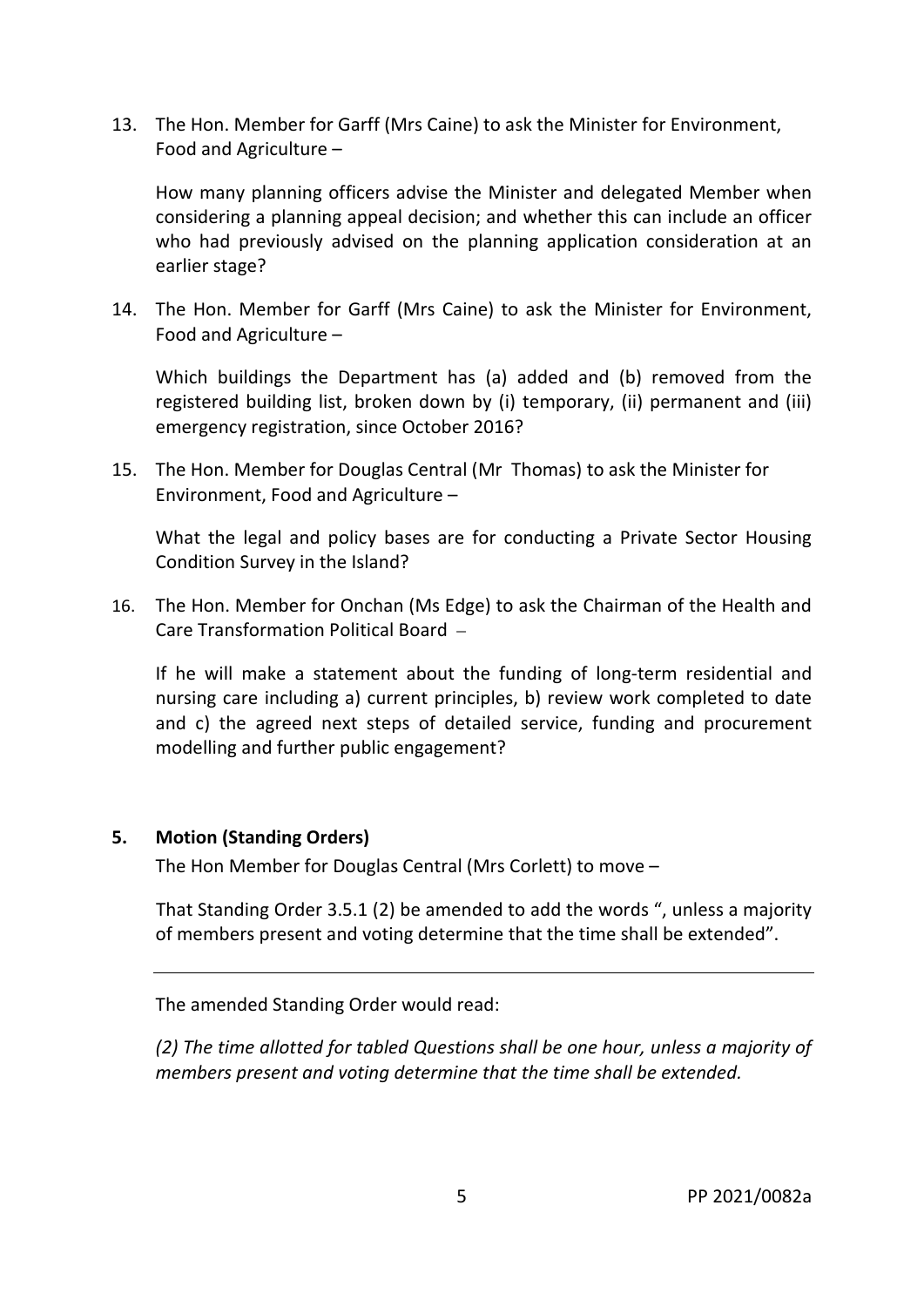#### **6. Continuation of Clauses**

The Hon. Member for Douglas East (Mr Robertshaw) to move –

That, pursuant to Standing Order 3.19(1), the decision that Clause 16 stand part of the Landlord Registration (Private Housing) Bill 2020 shall be rescinded.

[Note: This motion requires the consent of at least 16 Members.]

6.1 Landlord Registration (Private Housing) Bill 2020

#### **Mr Baker**

| Clause 48    | Mr Hooper    |
|--------------|--------------|
| Clause 49    | Mr Hooper    |
| Clause 49    | Mr Callister |
| Clause 49    | Mr Thomas    |
| New Clause 6 | Mr Hooper    |
| New Clause 6 | Mr Thomas    |
| Clause 53    | Mr Callister |
| Clause 54    | Mr Thomas    |
| Clause 56    | Mr Callister |
| Clause 57    | Mr Thomas    |
| Clause 60    | Mr Callister |
| Clause 62    | Mr Thomas    |
| Clause 63    | Mr Thomas    |
| Clause 63    | Mr Hooper    |

#### Tabled Amendments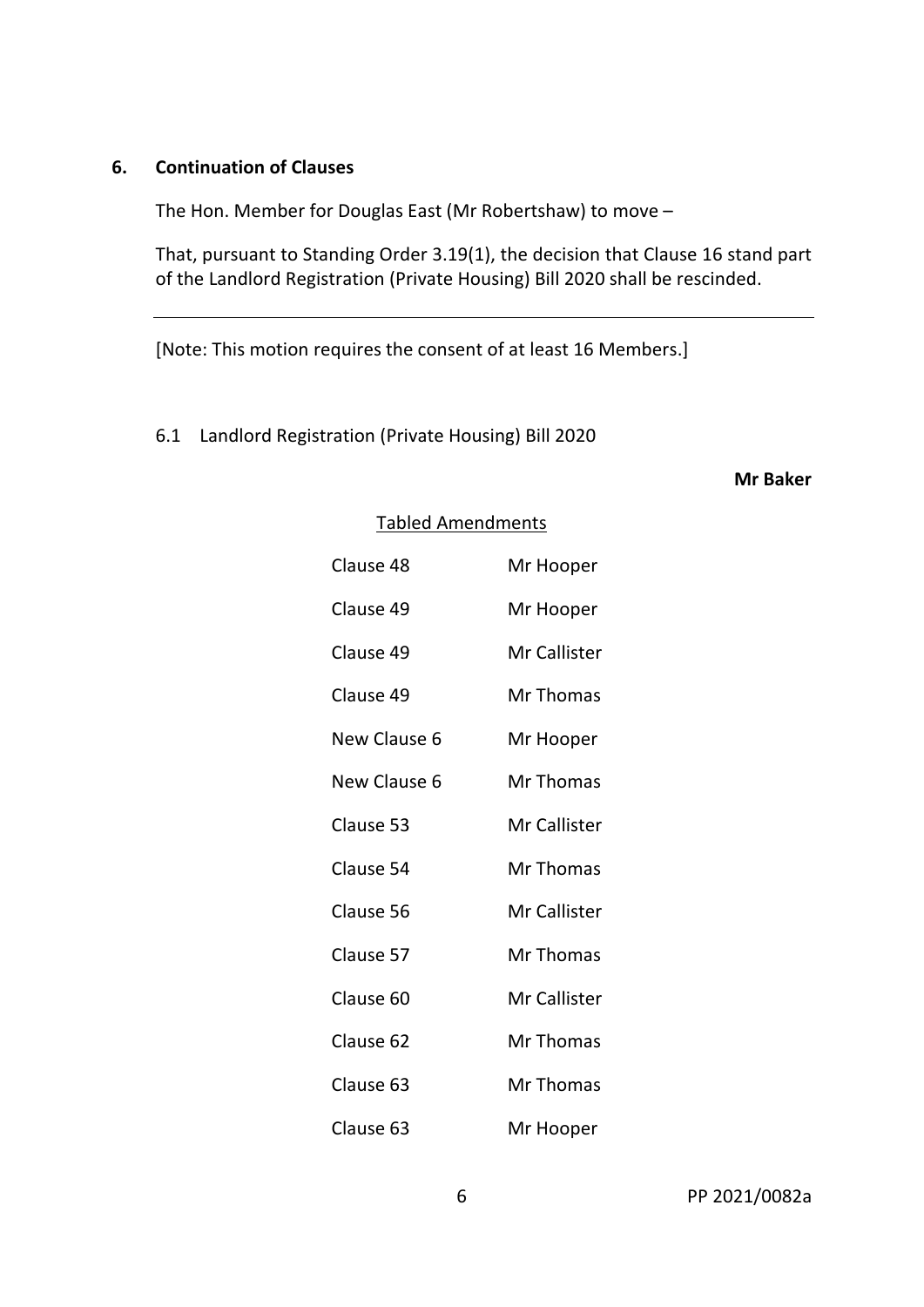| Clause 63           | Mr Callister |
|---------------------|--------------|
| Clause 64           | Mr Callister |
| New Clause 7        | Mr Hooper    |
| Clause 65           | Mr Thomas    |
| Clause 66           | Mr Callister |
| Clause 66           | Mrs Barber   |
| Clause 66           | Mr Thomas    |
| <b>New Clause 8</b> | Mr Thomas    |
| <b>New Clause 9</b> | Mr Thomas    |
| New Clause 10       | Mr Thomas    |

 *If the House agrees clauses, Mr Baker will move: -* 

*That Standing Orders, and in particular Standing Order 4.11(1), be suspended to permit Third Reading of the Landlord Registration (Private Housing) Bill 2020 to be taken at this sitting.* 

 *If the House agrees the motion to suspend Standing Orders:-* 

#### *Bill for Third Reading*

*Landlord Registration (Private Housing) Bill 2020* 

*Mr Bake***r** 

### **7. Consideration of Council Amendments**

7.1 Road Traffic Legislation (Amendment) Bill 2020

**Mr Baker**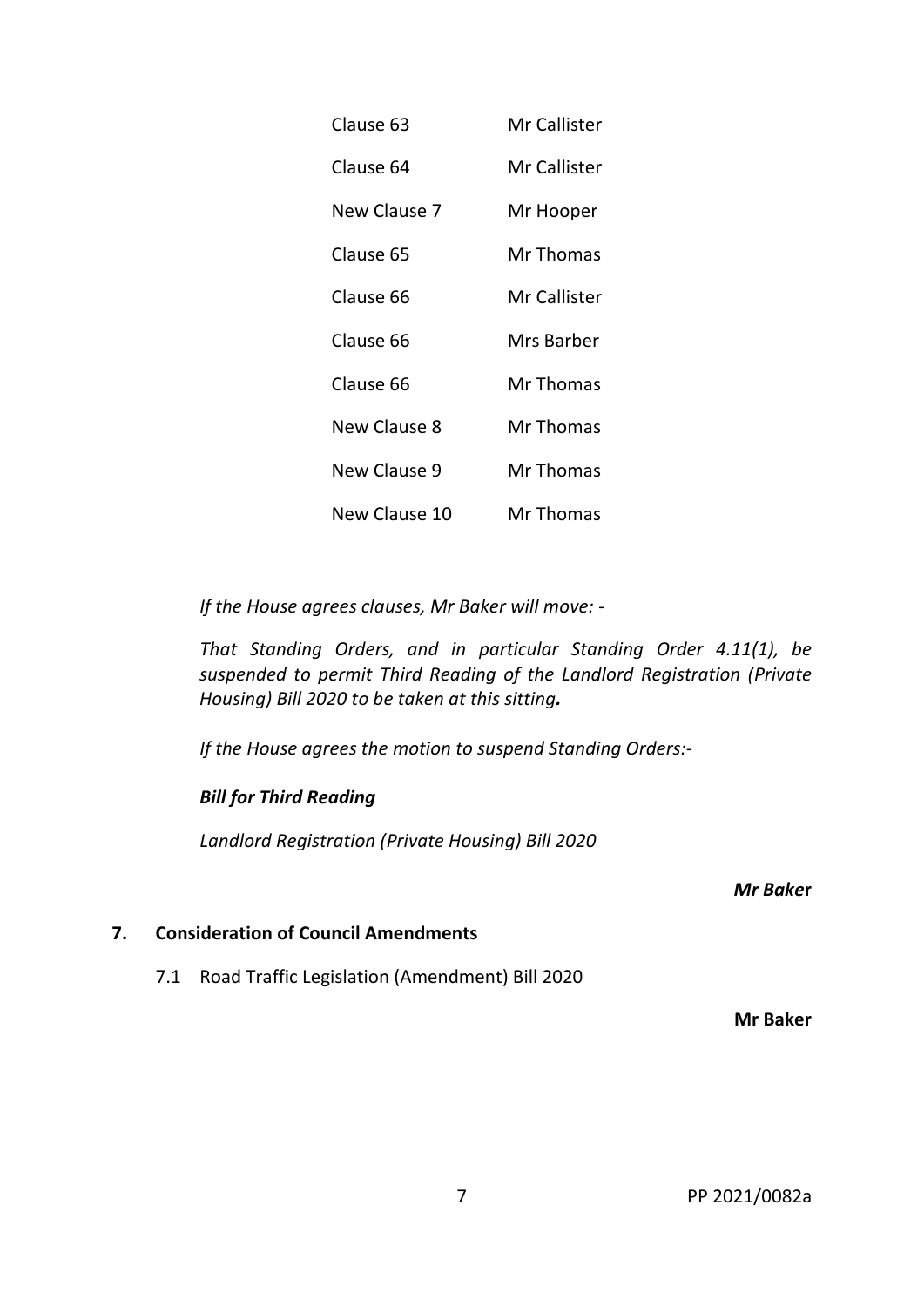*Unless the House otherwise determines, the above business will be considered in the order shown.*

> **Roger Phillips Secretary of the House**

*The next scheduled sitting will be held in the Tynwald Chambers on 20th April 2021*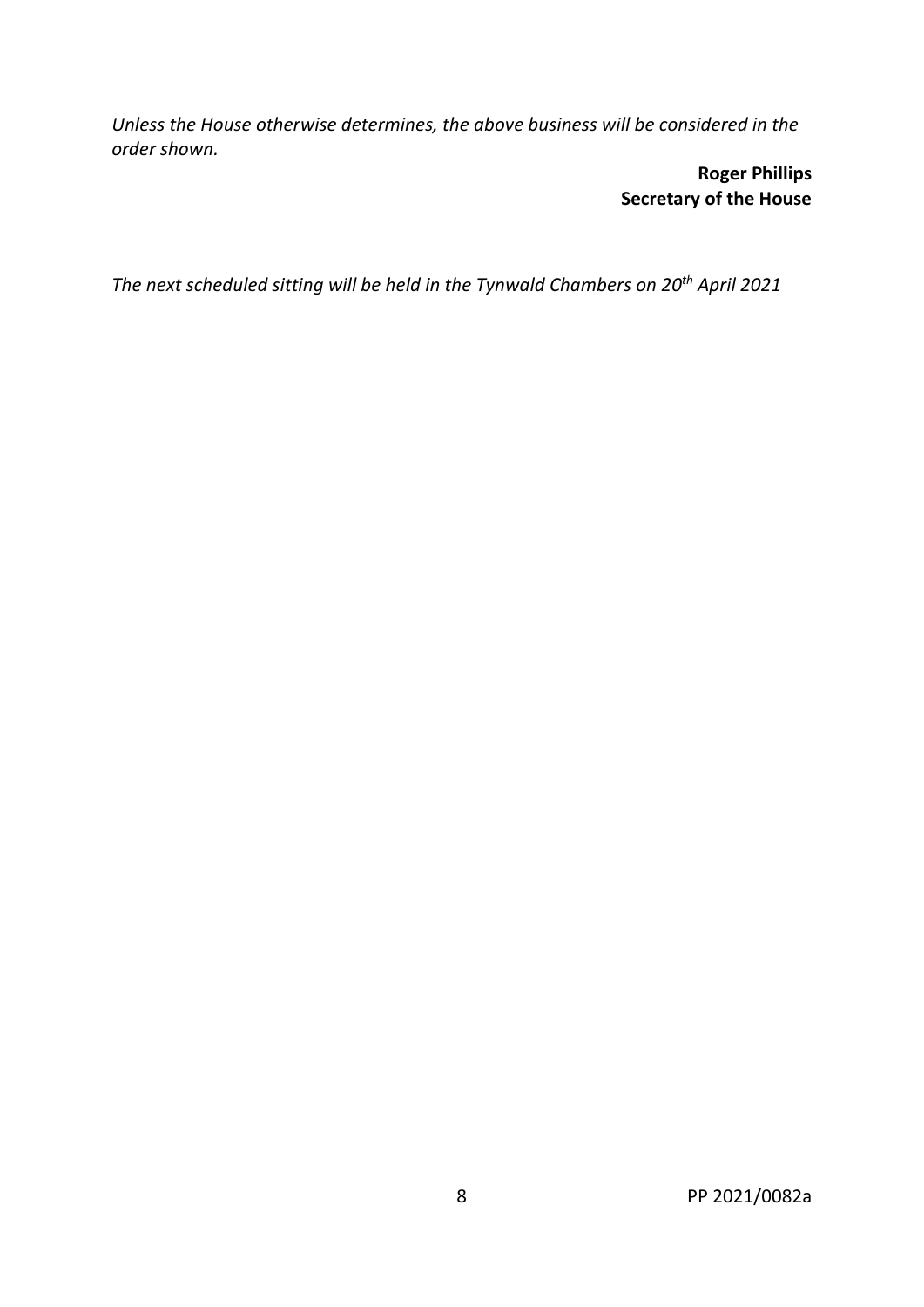# LANDLORD REGISTRATION (PRIVATE HOUSING) BILL **2020**

# **CONTINUATION OF CONSIDERATION OF CLAUSES**

### **AMENDMENTS TO CLAUSE 48**

125 Page 54, line 33, renumber the text beginning "The following decisions" as subsection (1).

Renumber cross reference in clause 51. (Mr Hooper)

- 126 Page 54, line 34, after "landlord" insert «or landlord's representative, whether on behalf of the relevant landlord or on the landlord representative's own behalf». (Mr Hooper)
- 127 Page 55, line 19, after paragraph (g) of subsection (1) (as renumbered) insert
	- «(2) The following decisions are subject to an application and appeal by a landlord's representative under this Part —
		- (a) a refusal to grant a registration of a person as a landlord's representative under section NC3 (determination of application: landlords' representatives).
		- (b) a decision to impose conditions on the registration of the landlord's representative under section NC3(3);
		- (c) a decision to issue an improvement notice under section 33(1) (improvement notices), or regarding the period within which such a notice must be complied with;
		- (d) a decision to issue a notice under section 40(4) or 40(5) (action regarding personal conduct requirements); and
		- (e) a decision to revoke the registration of the landlord's representative under section NC4 (revocation of registration: landlord's representative).». (Mr Hooper)

# **AMENDMENTS TO CLAUSE 49**

128 Page 55, line 20, for "**Commissioners**" substitute «**Commissioners: relevant landlords**». (Mr Hooper)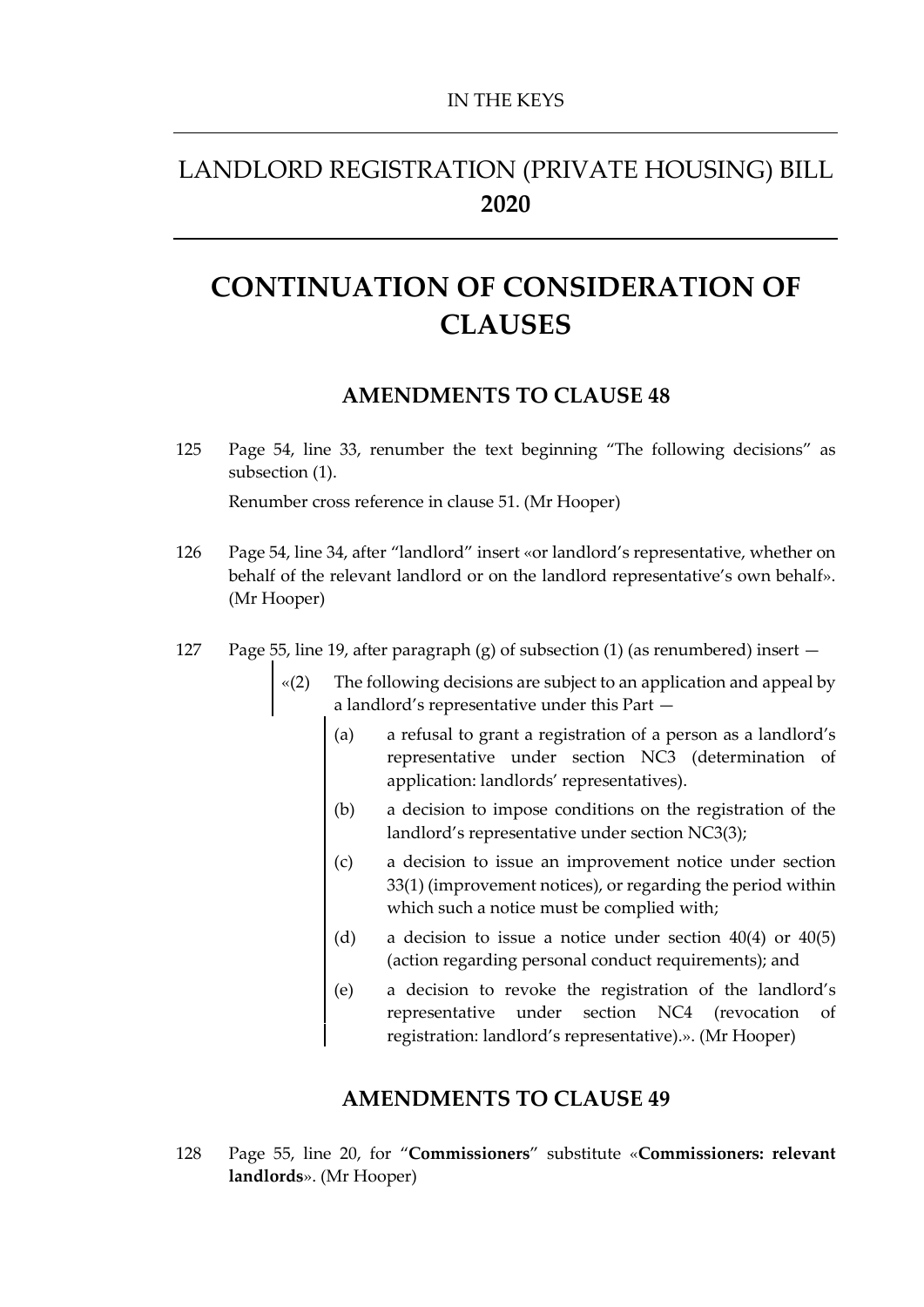- 129 Page 55, line 28, for "21 days" substitute «30 days». (Mr Callister)
- 130 Page 55, line 30, for "may" substitute «must». (Mr Thomas)
- 131 Page 56
	- a. lines 22 and 23, omit "on a question of law in accordance with subsection (12)"; and
	- b. line 29, omit "on a question of law". (Mr Thomas)
- 132 Page 56, line 30, after "this section" insert «and in section [NC4]». (Mr Hooper)

### **INSERTION OF NEW CLAUSE NC6**

133 Page 56, line 33, after clause 49 insert —

# **«NC6 Application and appeal to the Commissioners: landlord's representatives**

- (1) A person who is not satisfied by the decision of the Department to refuse to grant a registration of a person as a landlord's representative under section NC3 (determination of application: landlords' representatives) or the decision to revoke the registration of the landlord's representative under section NC4 (revocation of registration: landlord's representative), may appeal to the Commissioners against the decision.
- (2) An appeal to the Commissioners under this section
	- (a) is by way of rehearing; and
	- (b) must be made and determined in accordance with rules of procedure.
- (3) Unless rules of procedure provide otherwise, an appeal to the Commissioners must be made within 30 days of the date of the notice of the decision.
- (4) On determination of an appeal under this section, the Commissioners may confirm, vary or revoke the decision appealed against.
- (5) Notice of the outcome of an application or appeal must, in accordance with rules of procedure, be given by the Commissioners to the appellant.
- (6) A notice under subsection (5) in respect of the outcome of an appeal must include a statement that the appellant or the Department may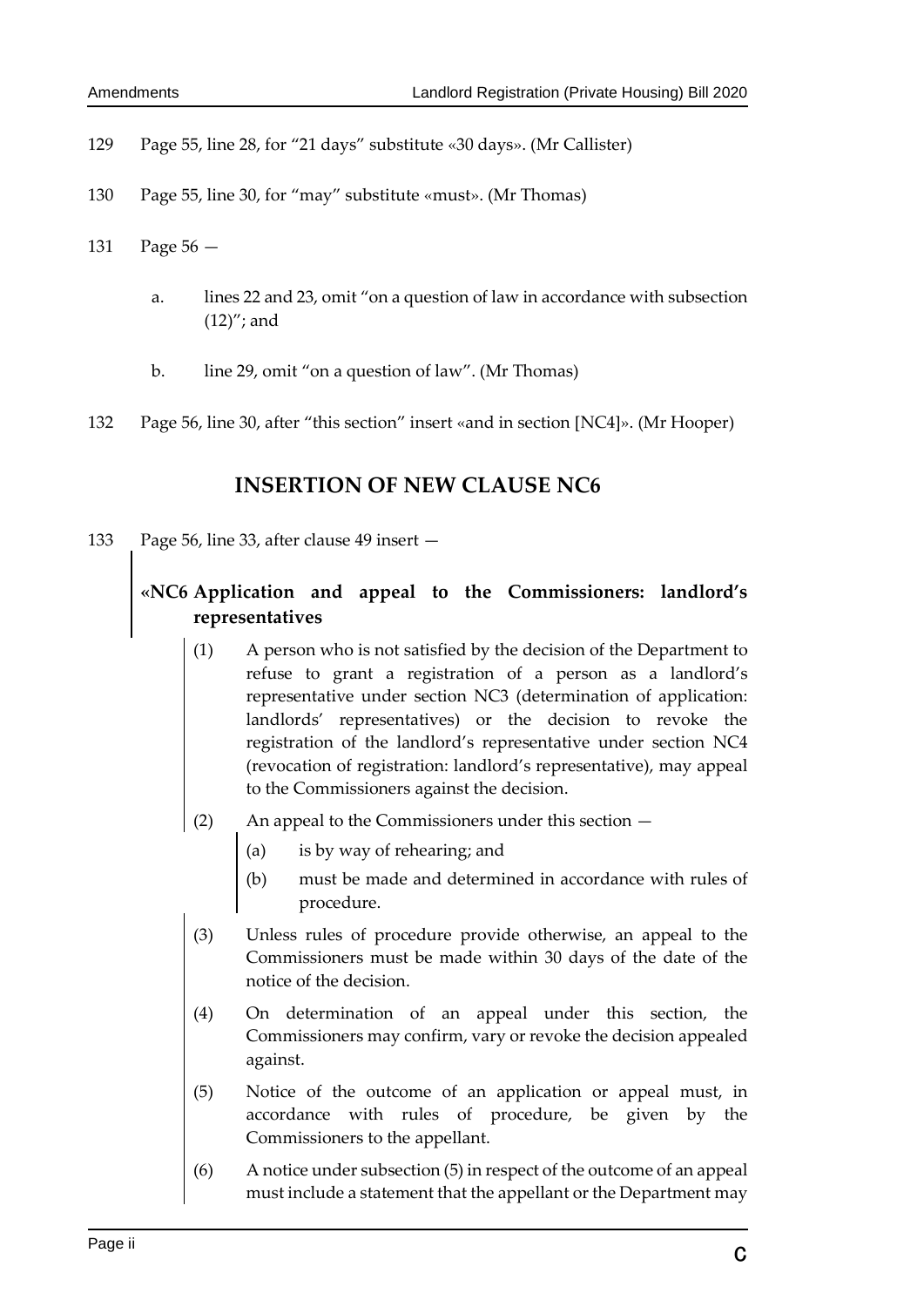appeal against the decision to the High Court on a question of law in accordance with subsection (8).

- (7) Without limiting subsection (6), a decision of the Commissioners on an appeal under this section is binding on the Department and the appellant.
- (8) The Department or the appellant may appeal to the High Court, in accordance with rules of court, from a decision of the Commissioners on a question of law.». (Mr Hooper)

## **AMENDMENT TO CLAUSE NC6**

- 134 If Clause NC6 is approved
	- a. amend clause NC6(6) to omit "on a question of law in accordance with subsection (8)"; and
	- b. amend clause NC6(8) to omit "on a question of law". (Mr Thomas)

## **AMENDMENT TO CLAUSE 53**

135 Page 58, line 5, for "may" substitute «must». (Mr Callister)

### **AMENDMENT TO CLAUSE 54**

- 136 Page 59, line 3, after subsection (2) insert
	- «(3) If a scheme sets a fee to be charged in connection with the scheme, the scheme must require the landlord to pay one half of the fee and the tenant to pay the other half of the fee.». (Mr Thomas)

# **AMENDMENT TO CLAUSE 56**

- 137 Page 59, line 29
	- a. line 29, after the semi colon, insert «and»; and
	- b. lines 30 and 31, omit "; and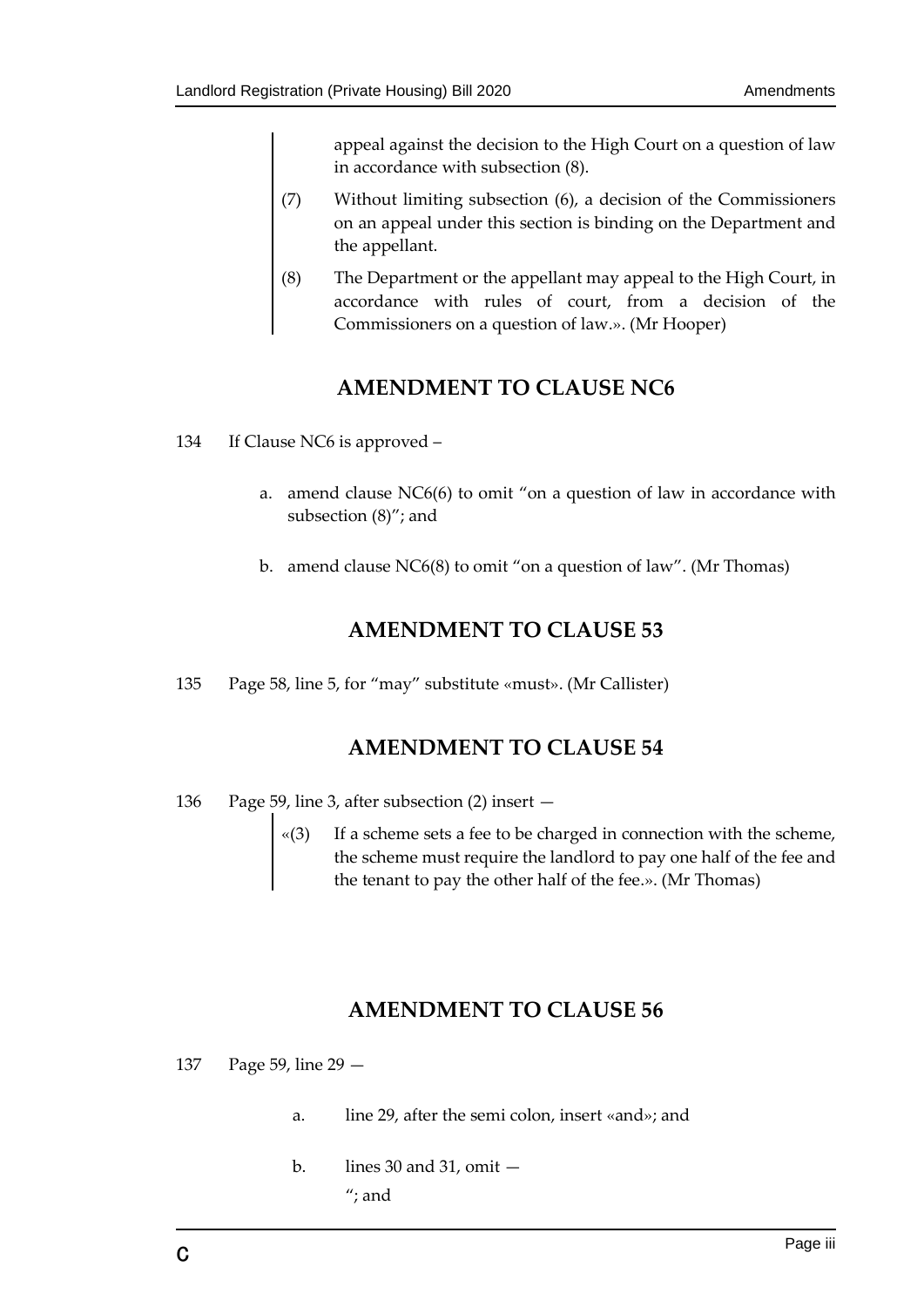c. persons who have an estate or interest in a rented dwelling". (Mr Callister)

## **AMENDMENT TO CLAUSE 57**

- 138 Page 61, line, line 8, after subsection (6) insert
	- «(7) A relevant landlord is not required to provide information or any document under this section or section 56 except information or a document that is reasonably available to the relevant landlord as evidence that the relevant landlord meets the minimum standards.».

Renumber subsequent subsections and cross references throughout. (Mr Thomas)

# **AMENDMENT TO CLAUSE 60**

- 139 Page 62, line 19, after subsection (3) insert
	- The Department must by regulations make provision for the purposes of enforcement of this Act and, in particular, make provision for —
		- (a) processes for establishing whether a relevant landlord or a landlord's representative meets the personal conduct requirements or the minimum standards; and
		- (b) processes for establishing whether a rented dwelling meets the minimum standards

Tynwald procedure — approval required.». (Mr Callister)

# **AMENDMENT TO CLAUSE 62**

140 Page 63, line 13, after "not entitled," insert «unless it is reasonably required for the tenant to vacate to allow the landlord to carry out the necessary works safely,». (Mr Thomas)

# **AMENDMENTS TO CLAUSE 63**

- 141 Page 63, lines 23 to 26, omit subsection (1)(a). Renumber subsequent paragraphs. (Mr Thomas)
- 142 Page 63, line 26, after subsection (1)(a), insert —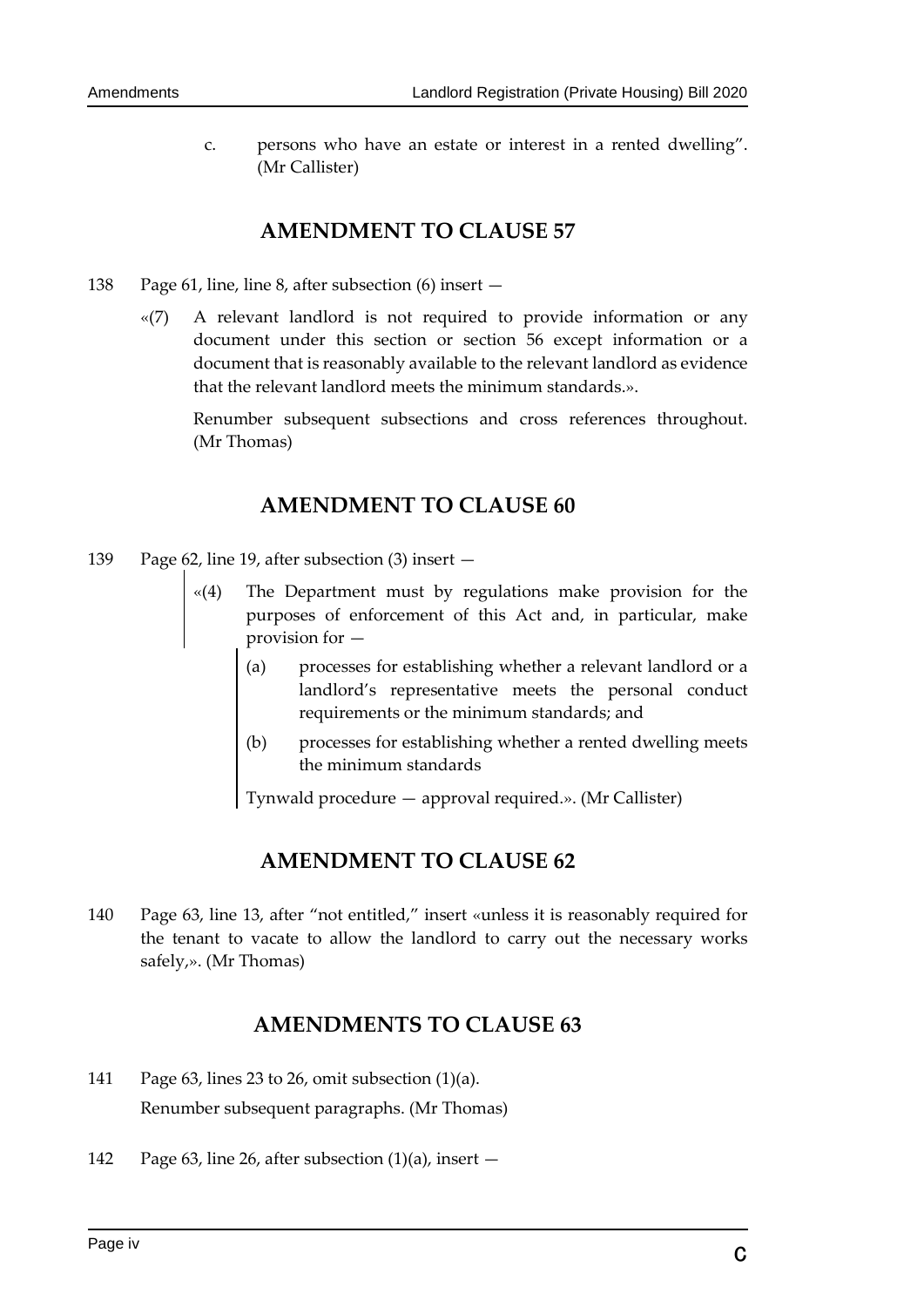- «(b) prohibit a relevant landlord or a landlord's representative from imposing a fee or charge upon an occupier of a rented dwelling in consequence of a fee or charge payable under his Act by a relevant landlord or a landlord's representative;
- (c) regulate the fees or charges that may be imposed on an occupier of a rented dwelling by a landlord or a landlord's representative  $\gg$ .

Renumber subsequent paragraphs. (Mr Hooper)

143 Page 63, line 39, after "Agriculture", insert «and any other person the Department reasonably considers will be affected by the regulations». (Mr Callister)

# **AMENDMENTS TO CLAUSE 64**

- 144 Page 64, line 4, omit the number of the subsection. (Mr Callister)
- 145 Page 64, lines 8 to 11, for subsection 2 substitute —

«Maximum penalty (summary) – a fine of  $5$  times level  $5$  on the standard scale.». (Mr Callister)

# **INSERTION OF NEW CLAUSE NC7**

146 Page 64, line 11, after clause 64 insert —

### **«NC7 Civil penalties**

- (1) The Department may by regulations make provision permitting the Department to require a person to pay a financial penalty if the Department is satisfied that the person —
	- (a) has contravened any provision of this Act;
	- (b) has contravened any prohibition or requirement imposed under this Act; or
	- (c) in purported compliance with any such requirement, has furnished the Department with false, inaccurate or misleading information

Tynwald procedure – approval required.

- (2) Regulations made under subsection (1) must specify  $$ 
	- the circumstances when a notice may be issued;
	- the contents on the notice;
	- the service of the notice;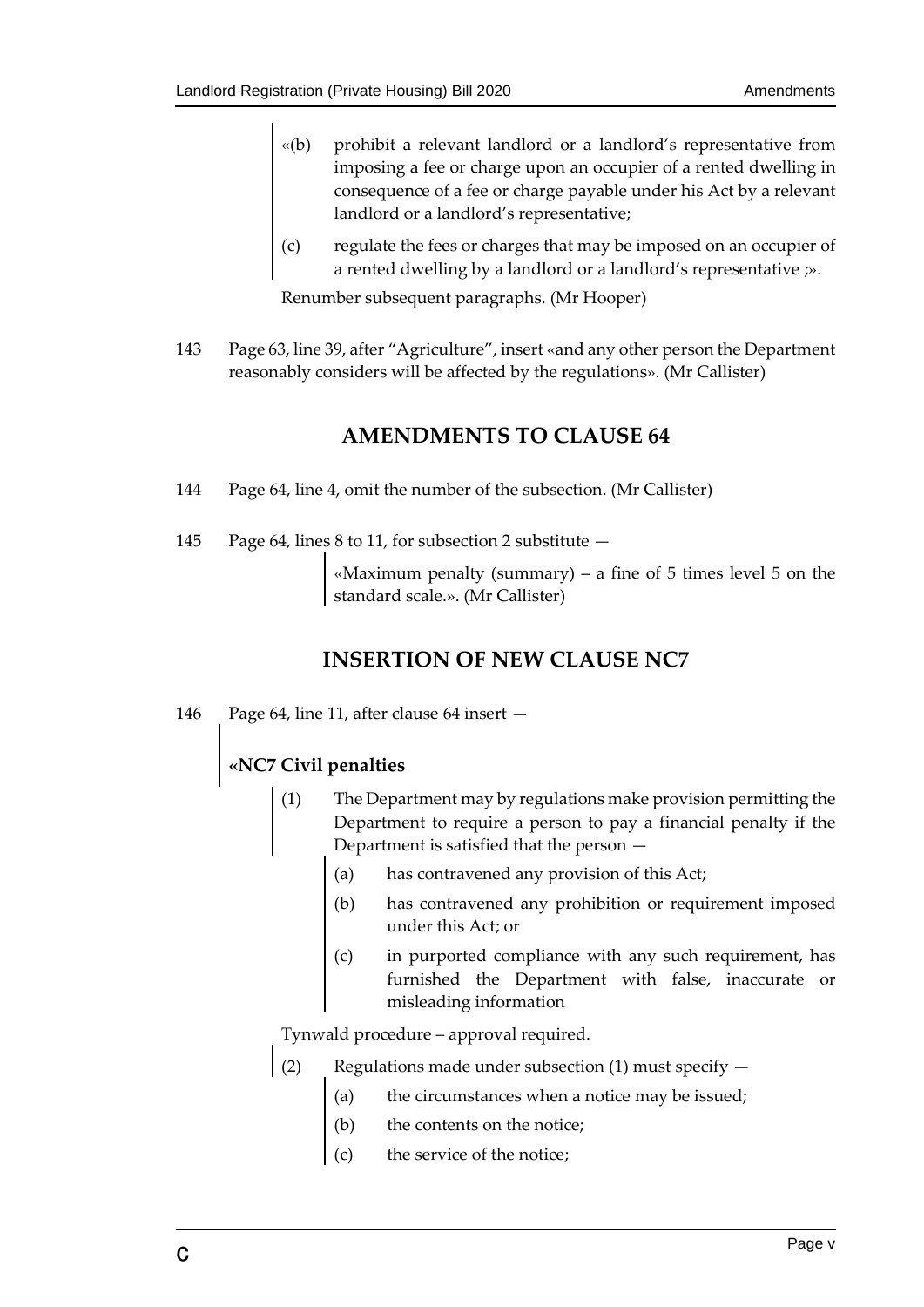- the penalty that is payable, which must not exceed the equivalent of 5 times level on the standard scale; and
- the process for appealing against a notice.
- 
- (3) The Department may not in respect of any such contravention  $-$  (a) both require a person to pay a penalty under this section and revoke a registration of a relevant landlord or landlord's representative; or both require a person to pay a penalty under this section; and revoke a registration of a relevant landlord or a landlord's representative; or
	- (b) require a person to pay a penalty under this section if criminal proceedings have been commenced in respect of the contravention.
	- (4) Any amount received as a penalty shall be paid into and form part of the General Revenue of the Island. (Mr Hooper)

### **AMENDMENT TO CLAUSE 65**

147 Page 64, line 18, after "bad faith" insert «or knowingly or recklessly done or omitted to have been done». (Mr Thomas)

### **AMENDMENTS TO CLAUSE 66**

- 148 Page 64, lines 28 to 30, for subsection (2) substitute
	- The Department must publish guidance issued under this section in electronic form, where practicable and in any other manner the Department considers appropriate to bring it to the attention of those likely to be affected by it.». (Mr Callister)
- 149 Page 64, line 30, after subsection (2), insert
	- When the Department gives a notice to the occupier of a rented dwelling under any provision of this Act it must also provide the occupier with guidance explaining the effect of the notice on the occupier's right to occupy the dwelling.». (Mrs Barber)

### **AMENDMENT TO CLAUSE 66**

- 150 Page 64, line 30, after subsection (2) insert
	- The Department must also notify each relevant landlord who is registered under this Act of any guidance issued under this section by sending it by electronic means to each landlord or, where it is not possible to send it by electronic means, by sending it to the postal address of the landlord.». (Mr Thomas)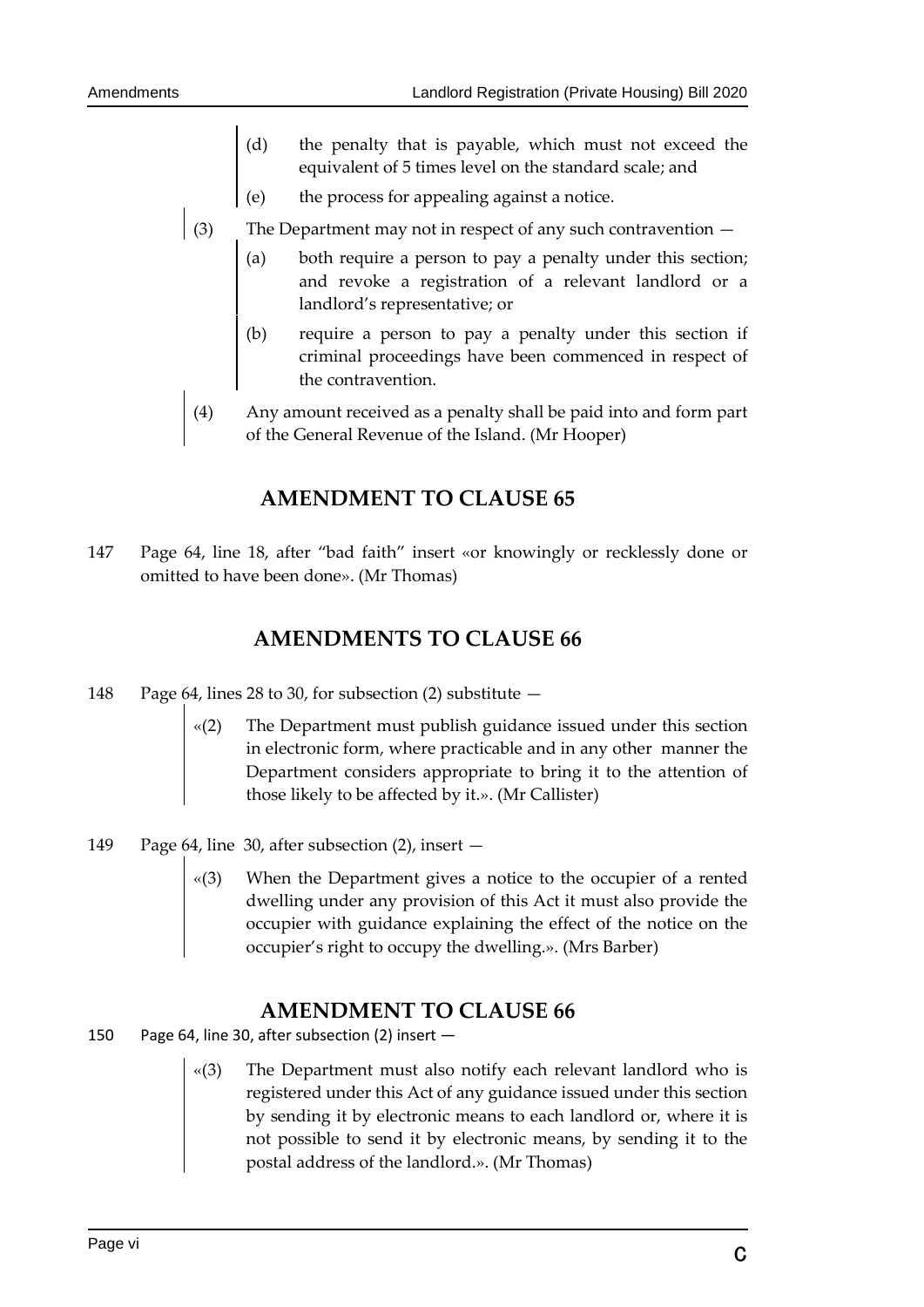### **INSERTION OF NEW CLAUSE NC8**

151 Page 64, line 30, after clause 66 insert —

## **«NC8 Amendment of the Statistics Act 1999**

In Schedule 1 of the *Statistics Act 1999* (matters about which persons may be required to furnish information, estimates or returns), after entry number 5, insert —

Housing.». (Mr Thomas)

### **INSERTION OF NEW CLAUSE NC9**

152 Page 64, line 30, after clause 66 (or, if clause NC8 is inserted, after that clause) insert -

# **«NC9Amendment of the Landlord and Tenant Act 1954**

In section 7 of the *Landlord and Tenant Act 1954* —

- (a) number the existing text as subsection (1);
- (b) after subsection (1) insert —
- "(2) Despite subsection (1), every contract of tenancy entered into after the passing of the *Landlord Registration (Private Housing) Act 2021* must be in writing.".». (Mr Thomas)

### **INSERTION OF NEW CLAUSE NC10**

153 Page 64, line 30, after clause 66 (or, if clause NC8 or NC9 is inserted, after the last such clause inserted) insert —

## **«NC10 Transitional provisions**

Despite section 2(1), the Department must not bring any provision of Parts 2, 3 or 4 into operation except for the purpose of enabling the making of regulations under sections 21, 22, 23 and 47, until such regulations have been made.». (Mr Thomas)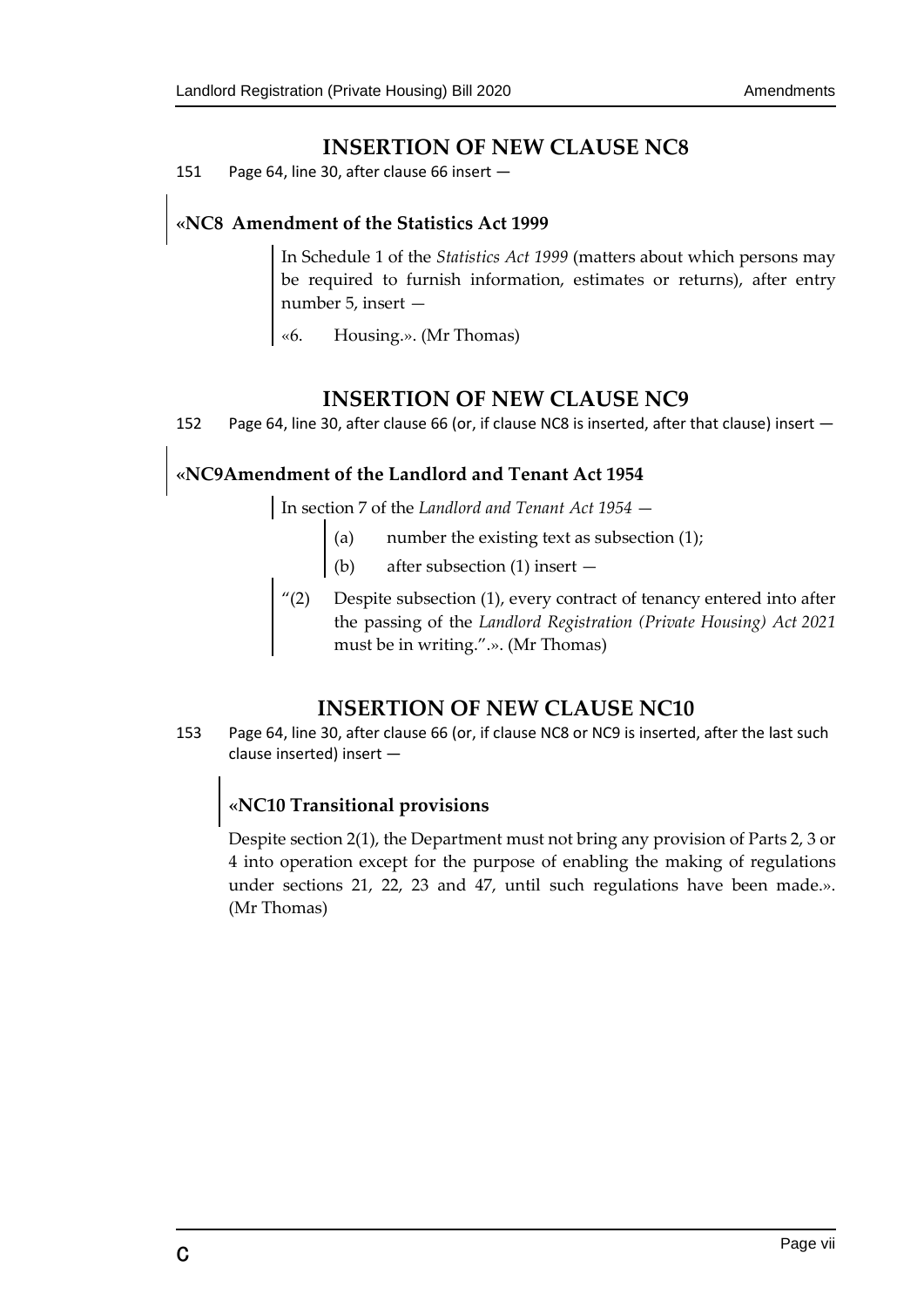# ROAD TRAFFIC LEGISLATION (AMENDMENT) BILL **2020**

# **LIST OF AMENDMENTS**

## **AMENDMENT TO CLAUSE 7**

1. Page 18, line 18, in subsection (1) of the insertion for "specified offence" substitute «serious driving offence».

## **AMENDMENT TO CLAUSE 11**

2. Page 22, line 18, in subsection (3)(i) of the insertion for "section 3A" substitute «section 3A, 5 or 5A,».

## **AMENDMENT TO CLAUSE 12**

3. Page 23, line 26, in paragraph (b) of the definition of "registered health care professional" for "profession this" substitute «profession that».

### **AMENDMENTS TO CLAUSE 14**

4. Page 25, line 25 to page 26, line 19, in the new section 24 being inserted by clause 14 insert «motor» immediately before "vehicle" wherever it appears.

### **AMENDMENTS TO CLAUSE 21**

- 5. Page 33, line 8, in subsection (2)(a) of the proposed section 47AA for "public road" substitute «road».
- 6. Page 33, lines 11 and 12, in subsection (2)(b) of the proposed section 47AA for "public road" substitute «road».
- 7. Page 33, line 24, in subsection (3)(a) of the proposed section 47AA for "dwelling house" substitute «private dwelling house».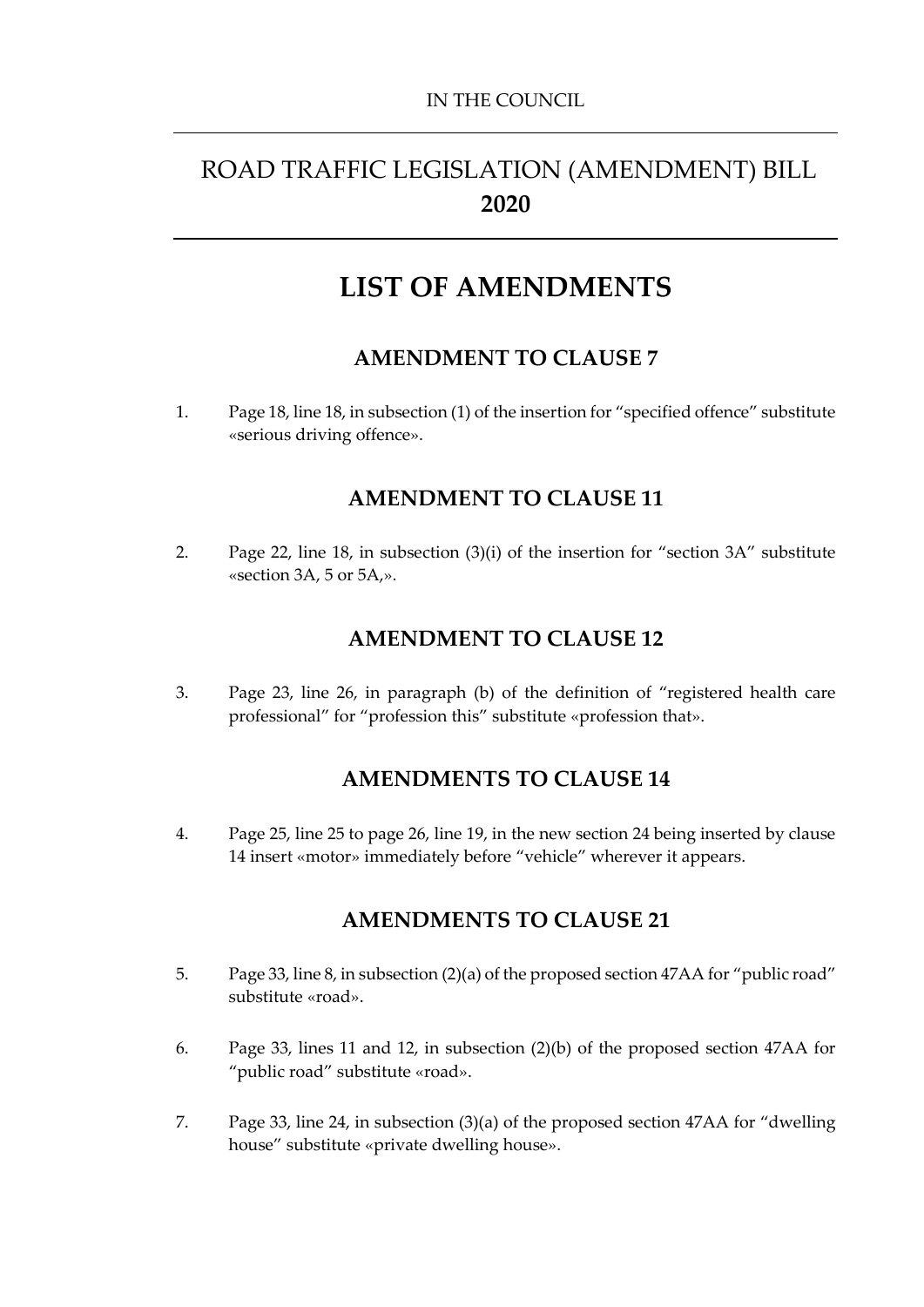# **AMENDMENT TO CLAUSE 22**

- 8. Page 35, line 3, for the existing text substitute the following «In section 47B, after subsection  $(2)$  insert  $-\infty$ .
- 9. Page 35, line 4, in the insertion for " $(2)$ " substitute « $(3)$ ».

## **AMENDMENT TO CLAUSE 24**

10. Page 35, line 32, for "section 5AA(2)" substitute «section 5AA(1)(a) and (2)».

# **AMENDMENTS TO CLAUSE 30**

- 11. Page 38, immediately after line 32, in the insertion, insert « **"disability"** and **"disabled person"**, for the avoidance of doubt, must be construed in accordance with the *Equality Act 2017*;».
- 12. Pages 38 (line 37) and 39 (lines 1 to 7), in the insertion, omit the definition of **"driving licence"**.
- 13. Page 41, immediately after line 23, after subsection (2) of the new section 72 insert the following —
	- « (3) The Department may by order amend the definition of "authorised insurer" in subsection (1).».

# **AMENDMENT TO CLAUSE 31**

14. Page 42, lines 17 to 23, in the insertion of the new section 73A omit subsections (5) and (6).

# **AMENDMENTS TO CLAUSE 32**

15. Page 44, line 23, immediately after "section 58A(3)," insert «section 72(3),».

### **AMENDMENT TO CLAUSE 33**

- 16. Page 44, line 32, insert a comma immediately after "used".
- 17. Page 44, line 34, insert «prescribed» immediately before "wheelchair".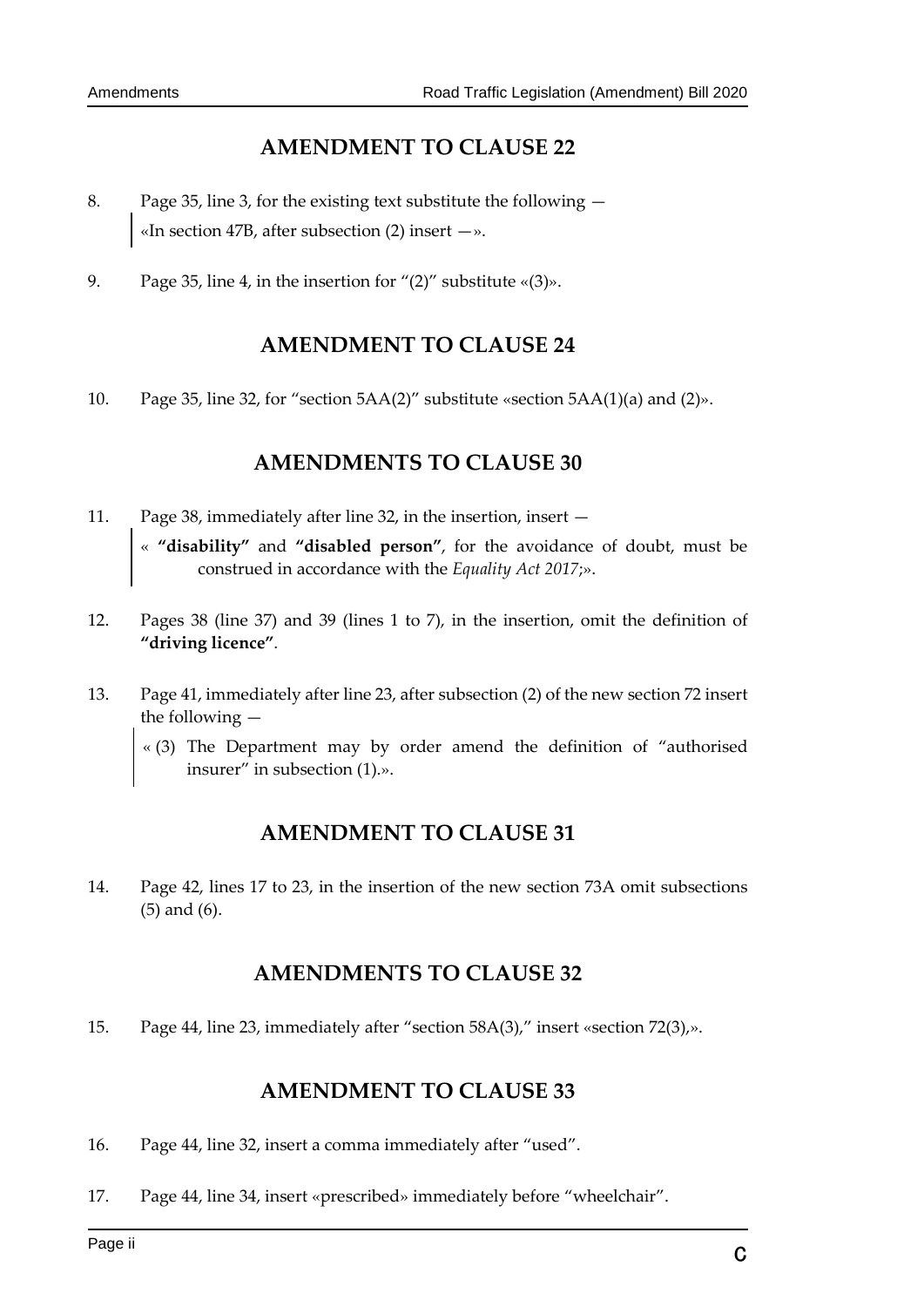18. Page 44, line 34, between "wheelchair" and the semicolon insert «or using another prescribed mobility aid».

### **AMENDMENTS TO CLAUSE 34**

- 19. Page 49, lines 10 to 18, in subsection (7), for subparagraph (9) of the new paragraph 4 substitute —
	- «(9) The Department may revoke a licence if it is satisfied on a balance of probabilities that the licence holder is suffering from a prospective relevant disability; but the Department's exercise of this power is subject to the following conditions' being satisfied beforehand —
		- (a) the Department must serve on the licence holder written notice of its intention to revoke the licence, and such notice must specify the evidence on which the proposed revocation is based;
		- (b) the licence holder must be given an opportunity to make representations on his or her behalf, and details of this opportunity must be specified in the noticed referred to in head (a);
		- (c) the Department must take into account and give due regard to any representations made under head (b);
		- (d) the Department must offer to the licence holder the opportunity to take a test of competence to drive which, should the licence holder pass, will entitle the licence holder to keep the licence; provided that the offer of such a test must not be made if the Department is not satisfied to the abovementioned standard of proof; and
		- (e) where it decides to revoke the licence, the Department
			- $(i)$  must  $-$ 
				- (A) notify the licence holder in writing of its decision;
				- (B) advise the licence holder of his or her right to appeal to the High Bailiff; and
				- (C) provide details of how that right may be exercised; and
			- (ii) must not proceed with the revocation until either  $-$ 
				- (A) the deadline for appealing to the High Bailiff passed without an appeal having been filed; or
				- the decision of the Department has been upheld on such an appeal.».
- 20. Page 49, omit lines 19 to 25.

*Renumber subsequent provisions of, and cross-references in, the insertion accordingly.* 

21. Page 52 line 19, for "paragraph (6)(2D)" substitute «paragraph 6(2D)».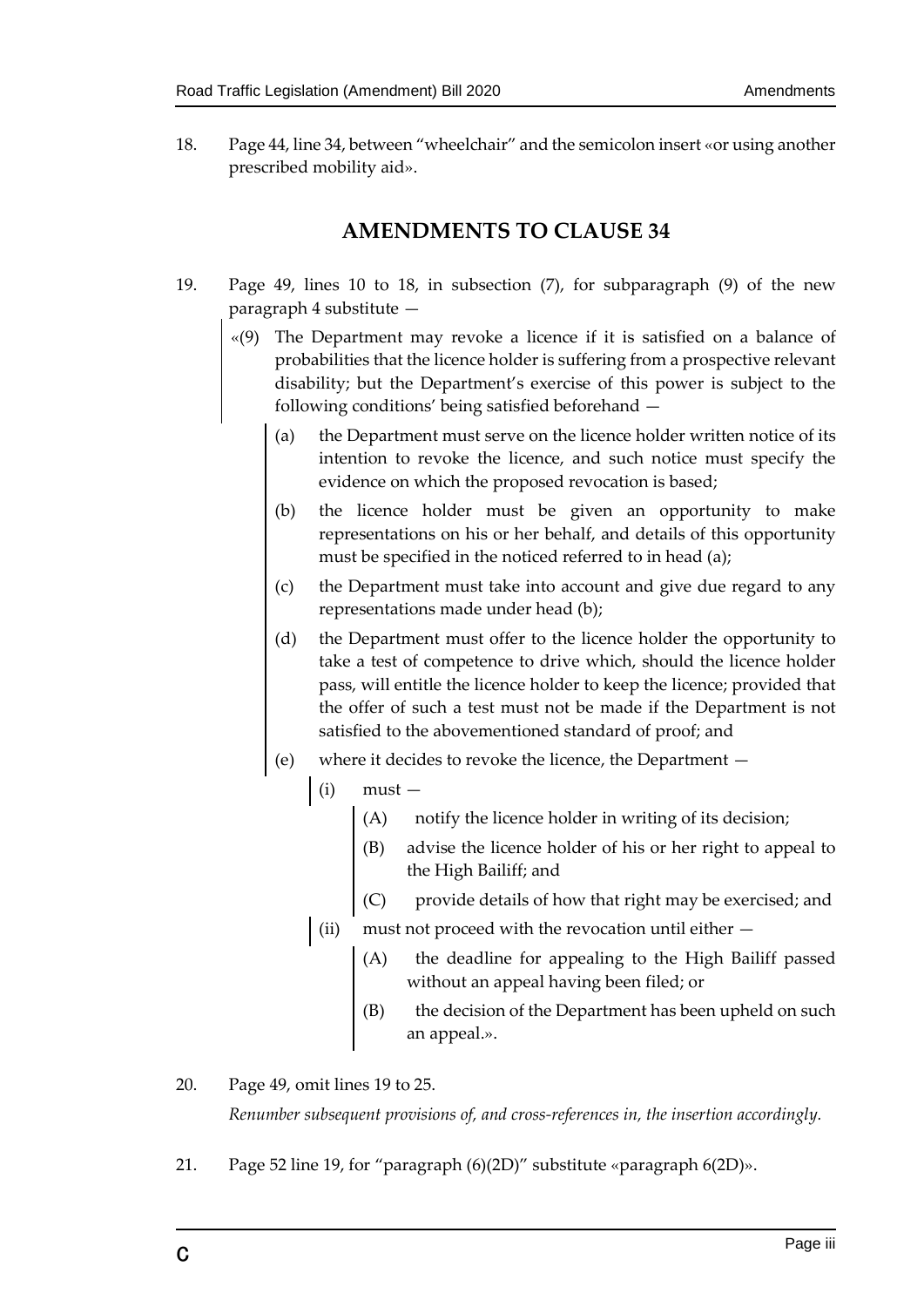# **AMENDMENTS TO CLAUSE 36**

- 22. Page 59, line 14, in paragraph (b) for "other countries which" substitute «other countries in respect of which».
- 23. Page 59, line 17, for paragraph (c) substitute the following
	- $\mathcal{A}(c)$  in paragraph 3(3)(b)(i), for "the use of vehicles of the State in whose territory" substitute «the use of vehicles of that territory in which».
- 24. Page 60, line 18, in the first line of subparagraph (3) of the insertion omit "is".
- 25. Page 60, lines 19 to 24, for subparagraphs (3)(a) to (c) of the insertion substitute the following —
	- «(a) is in respect of third-party risks; and
		- (b) complied with such requirements of this Schedule as were in force immediately before the commencement of sections 30 and 36 (amendments made to this Schedule and the interpretation of it) of the Road Traffic Legislation (Amendment) Act 2020,».
- 26. Page 60, line 29, in paragraph (4) of the insertion for "incidents" substitute «accidents».

# **AMENDMENTS TO CLAUSE 37**

- 27. Page 61, between lines 12 and 13, in the eighth column of the table in subsection (12) for "Section 40 applies "substitute «Section 59 applies».
- 28. Page 61, between lines 21 and 22, in the eighth column of the table in subsection (15) for "Section 40 applies" substitute «Section 59 applies».
- 29. Page 62, lines 9 to 14, for subsection (22) substitute the following
	- «(22) In the entry for Schedule 2, paragraph 1(5), for the entry in the second column substitute "Contravention of construction and use regulations, etc." and in the fourth column for the entry "£1,000 in any other case" substitute "level 4 on the standard scale in the case of an offence of intentionally obstructing or hindering an authorised person testing or inspecting a motor vehicle or trailer, etc.; level 4 on the standard scale in any other case".».
- 30. Page 62, lines 25 and 26, in subsection (26) for "driving licence" substitute «licence».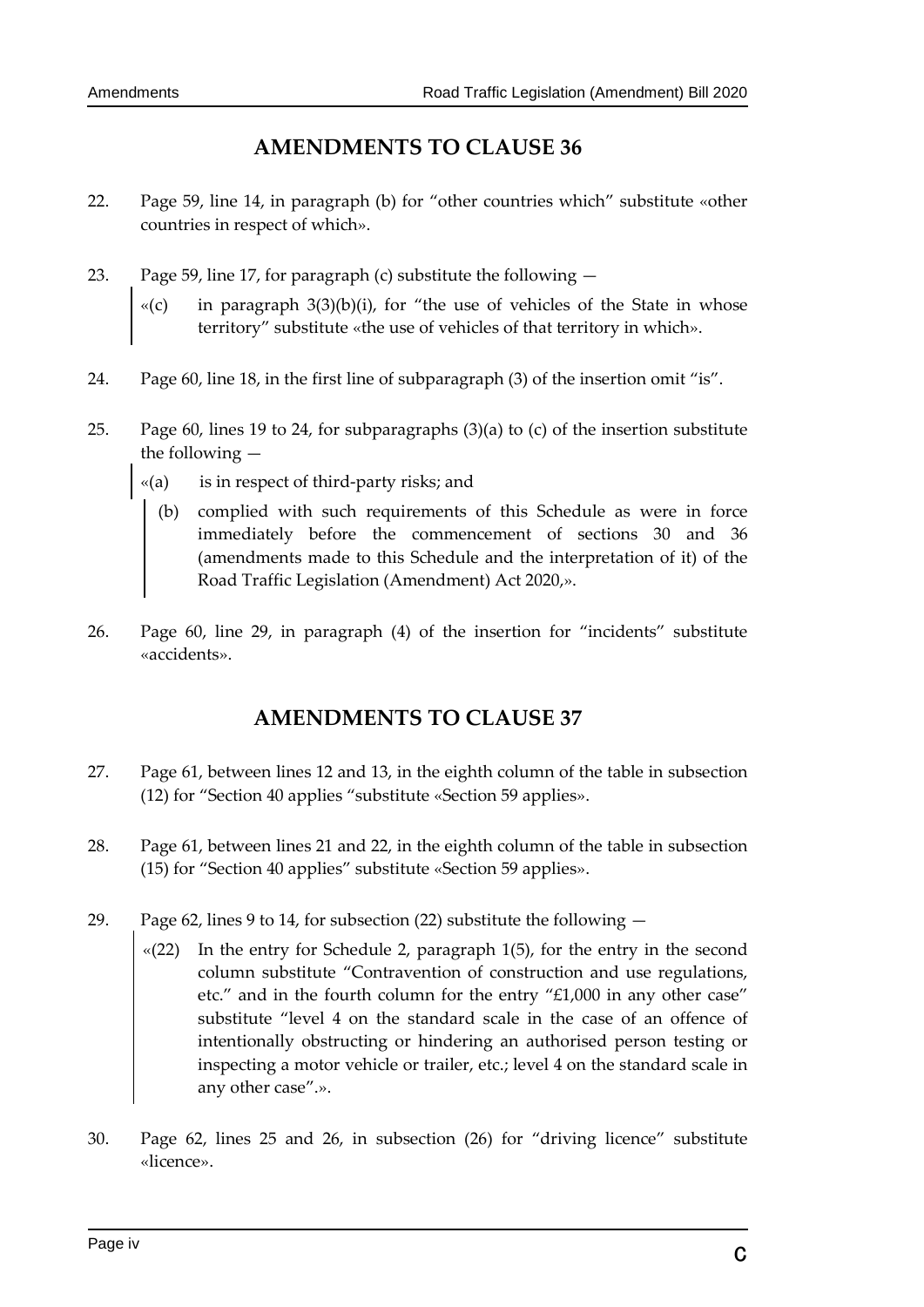31. Page 62, line 29, in subsection (27) for "driving licence" substitute «licence».

## **AMENDMENT TO CLAUSE 38**

32. Page 64, after line 4, in the second column of the table, in the parenthetical reference appearing immediately after the reference to "Section 5AA(1)(a) and (2)", insert «concentration of» between "with" and "specified".

## **AMENDMENT TO CLAUSE 42**

33. Page 66, line 24, paragraph (a), in the insertion omit "Tynwald procedure – affirmative.".

## **AMENDMENT TO CLAUSE 44**

34. Page 67, line 28, in the insertion omit "Tynwald procedure – affirmative.".

## **AMENDMENT TO CLAUSE 45**

35. Page 67, line 32, in subsection (1) of the inserted section 9A for "The section" substitute «This section».

# **AMENDMENTS TO CLAUSE 46**

- 36. Page 68, line 12, in subsection (1) for "subsection (3)" substitute «section 11(3)».
- 37. Page 68, line 18, subsection (1), in the insertion omit "Paragraph (b) is subject to subsection (3A).".
- 38. Page 68, lines 23 and 24, subsection (1), in subsection (3A) of the insertion for "whether that person was at the material time driving or riding the vehicle" substitute «the identity of the person who at the material time was in charge of the vehicle».
- 39. Page 68, line 28, subsection (1), in subsection (3B) of the insertion for "driving or riding" substitute «in charge of».
- 40. Page 68, line 30, in subsection (2) for "subsection (4)" substitute «section 11(4)».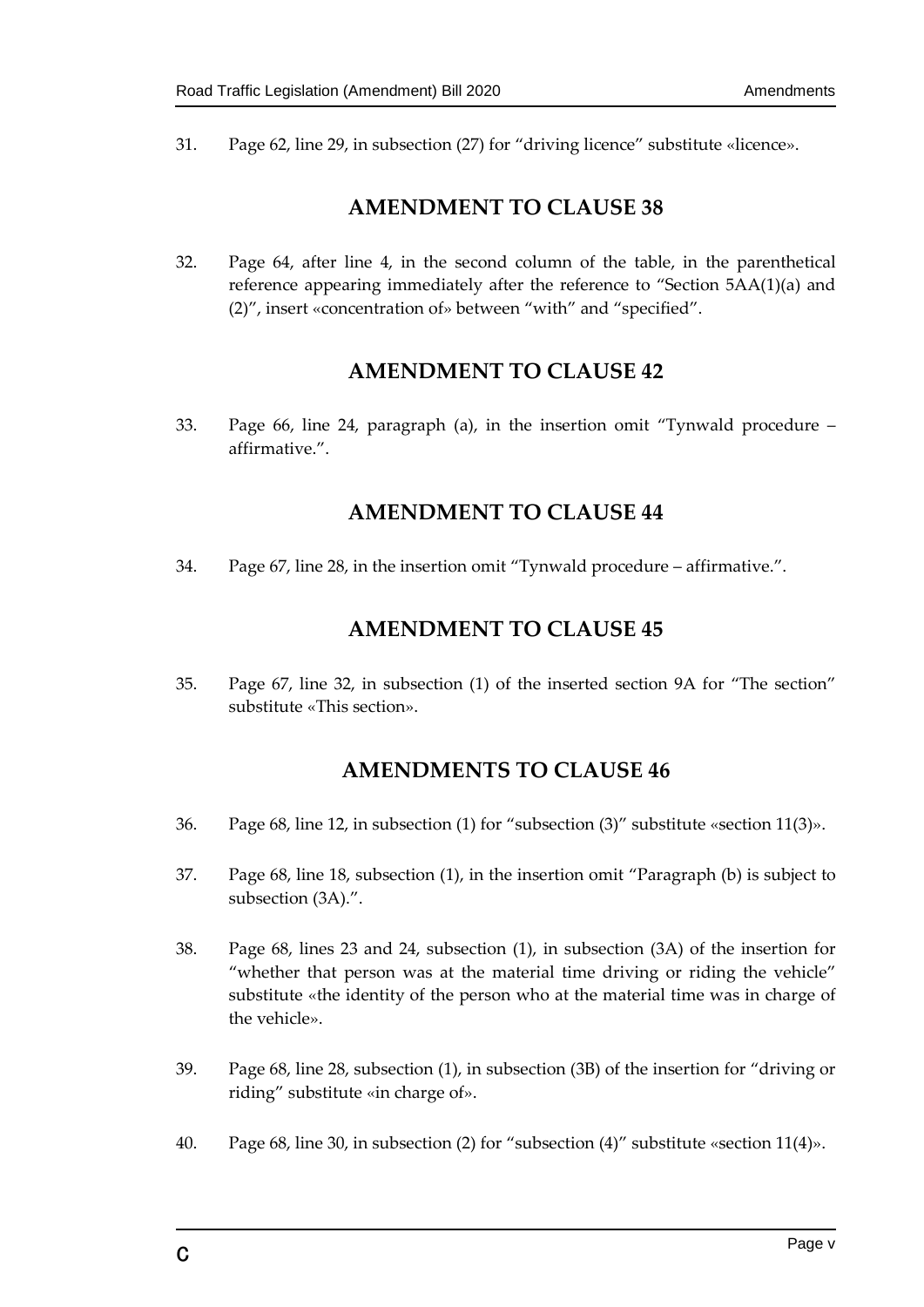- 41. Page 68, line 34, subsection (2), in subparagraph (ii) of the insertion omit "the purpose of".
- 42. Page 68, line 34, subsection (2), in subparagraph (ii) of the insertion immediately before "restricting" insert «prescribing or».

## **AMENDMENT TO CLAUSE 57**

- 43. Page 75, line 18, in subsection (2) of the insertion for "empowered person" substitute «the Department or the Chief Constable».
- 44. Page 75, line 24, in the insertion, for the subparagraph denotation "(a)" substitute denotation «(i)».
- 45. Page 75, line 27, in the insertion, for the subparagraph denotation "(b)" substitute denotation «(ii)».
- 46. Page 76, line 17, in subsection (6) of the insertion omit "Tynwald procedure approval required.".
- 47. Page 76, line 28, in subsection (8)(a) of the insertion for "who" in the parentheses substitute «which».

### **AMENDMENT TO CLAUSE 59**

48. Page 78, lines 5 and 6, for "*Communications Act 2019*" substitute «*Communications Act 2020*».

### **AMENDMENT TO CLAUSE 61**

- 49. Page 78, lines 24 to 26, for paragraph (a) of the insertion substitute the following
	- «(a) regulations made by the Department under sections  $2(6)$ ,  $3(7)$ ,  $7$ ,  $9$ ,  $15$ ,  $27$ , 28, 33B(6), 35B(1) and 38A, paragraph 4 of Schedule 1 and paragraph 2 of Schedule 2; and».

# **AMENDMENT TO CLAUSE 63**

50. Page 79, lines 31 and 32, for the subsidiary heading to the inserted Schedule 2 substitute —

—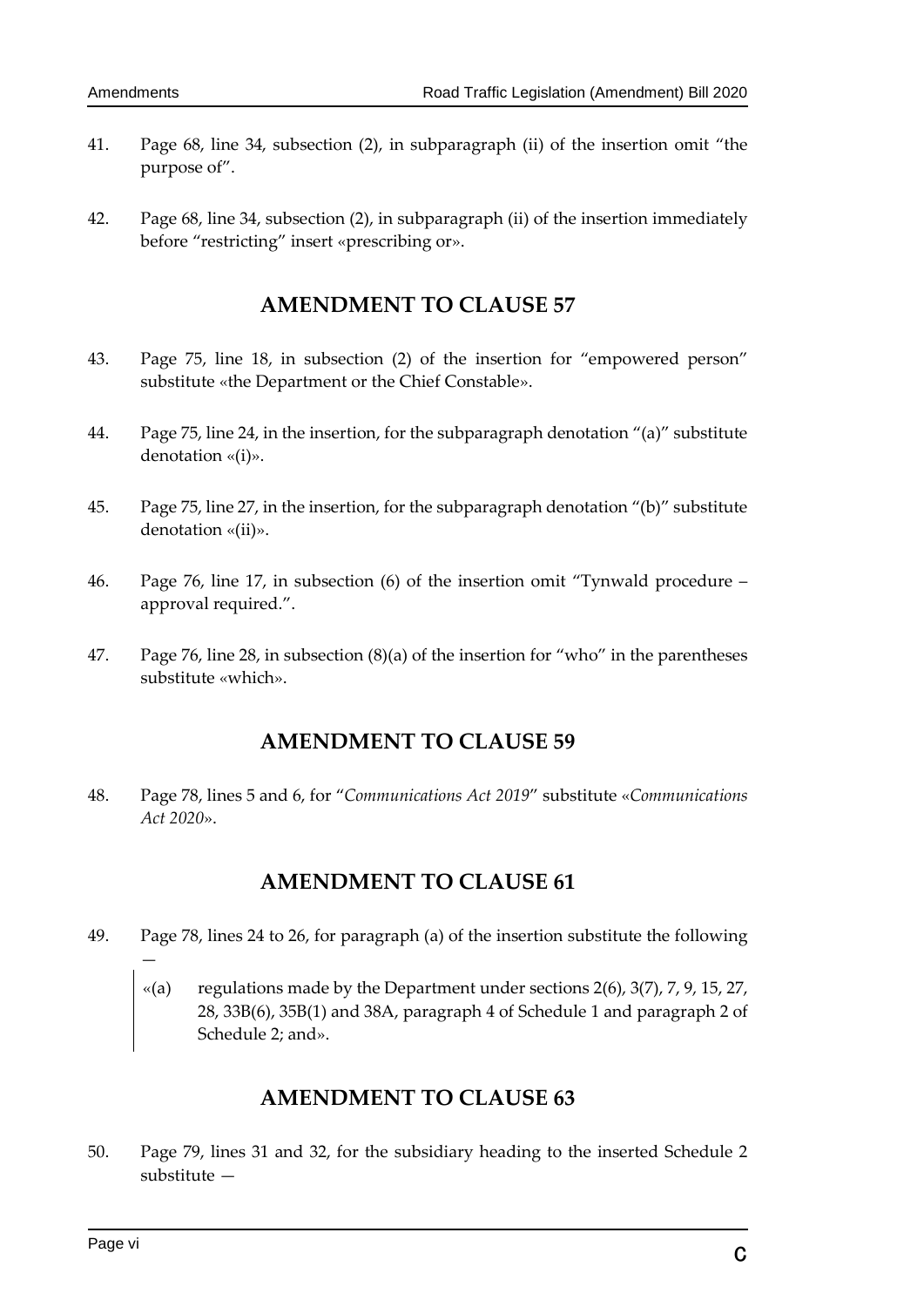*«Sections 4A, 14D and 23(3) of this Act, section 30(9) of the Road Traffic Act 1985, and section 91A(4) of the Highways Act 1986».* 

### **AMENDMENT TO CLAUSE 65**

51. Page 81, line 39, in subsection (7) for "paragraphs 14(1)" substitute «paragraph  $14(1)$ ».

## **AMENDMENTS TO CLAUSE 69**

- 52. Page 84, lines 12 to 19, for subsection (2) of the inserted section 3A substitute the following —
	- $\mathcal{L}(2)$  The vehicle may be removed from the road or public place by  $$ 
		- the appropriate authority; or
		- (b) a person to whom the appropriate authority has, in accordance with section 2(4), delegated its power to remove vehicles.».
- 53. Page 84, line 33, in subsection (3) of the inserted section 3A, omit "This is subject to subsection (4)".
- 54. Page 84, line 34, in subsection (4) of the inserted section 3A, insert «appropriate» immediately before "person".
- 55. Page 84, line 38, in subsection (4) of the inserted section 3A, omit "of the vehicle by the authority".

# **AMENDMENTS TO CLAUSE 71**

- 56. Page 86, line 15, in section (6)(3)(a) of the insertion before "giving notice" insert «about».
- 57. Pages 87, lines 17 to 21, in the inserted section 8 for the definition of "fine" substitute the following —
	- « **"fine"** means a fine in respect of any offence to which Schedule 6 of the *Road Traffic Act 1985* or Schedule 4 or 5A of the *Road Traffic Regulation Act 1985* relates and includes any compensation ordered to be paid by a court in respect of the offence; ».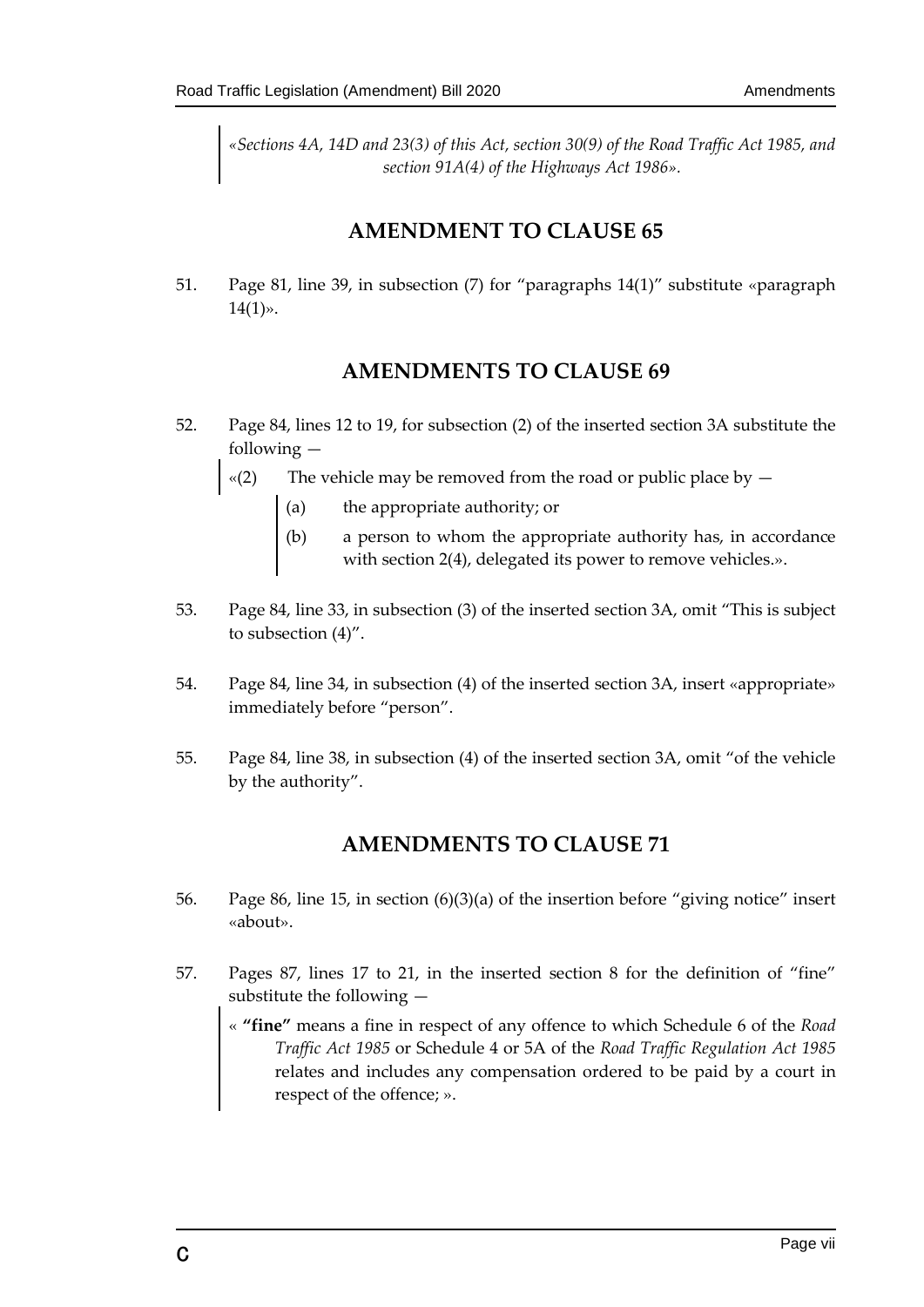# **AMENDMENT TO HEADING OF PART 6**

58. Page 88, line 14, in the heading, before "**REPEALS**" insert « **CONSEQUENTIAL AMENDMENTS AND** »

# **AMENDMENTS TO CLAUSE 74**

- 59. Page 88, line 19, omit "and".
- 60. Page 88, line 20, for the full stop substitute «; and».
- 61. Page 88, immediately after line 20, insert
	- «(e) *Road Transport, Licensing and Registration (Amendment) Act 2018*  section 12.».

## **INSERTION OF NEW CLAUSE 1**

62. Page 83, immediately after line 14, insert the following new clause — «**[NC1] Section 1 amended – unauthorised dumping of vehicles** In section 1(1), omit "in the open air".».

*(Number NC1 appropriately and renumber succeeding clauses accordingly.)* 

# **INSERTION OF NEW CLAUSE 2**

63. Page 88, immediately after the insertion set out as amendment 60, insert the following new clause —

### «**[NC2] Consequential amendment**

—

The *Road Transport Act 2001* is amended —

(a) by inserting the following new sections immediately after section 37

# «**37A Regulations regarding carriage of passengers with a disability**

- (1) The Department may make regulations that impose duties on the driver or operator of a public passenger vehicle with respect to either or both of the following —
	- (a) the use of the public passenger vehicle;
	- (b) the conditions under which it may be used,

by a disabled person; but such regulations may not impose a duty to carry wheelchairs (whether with or without persons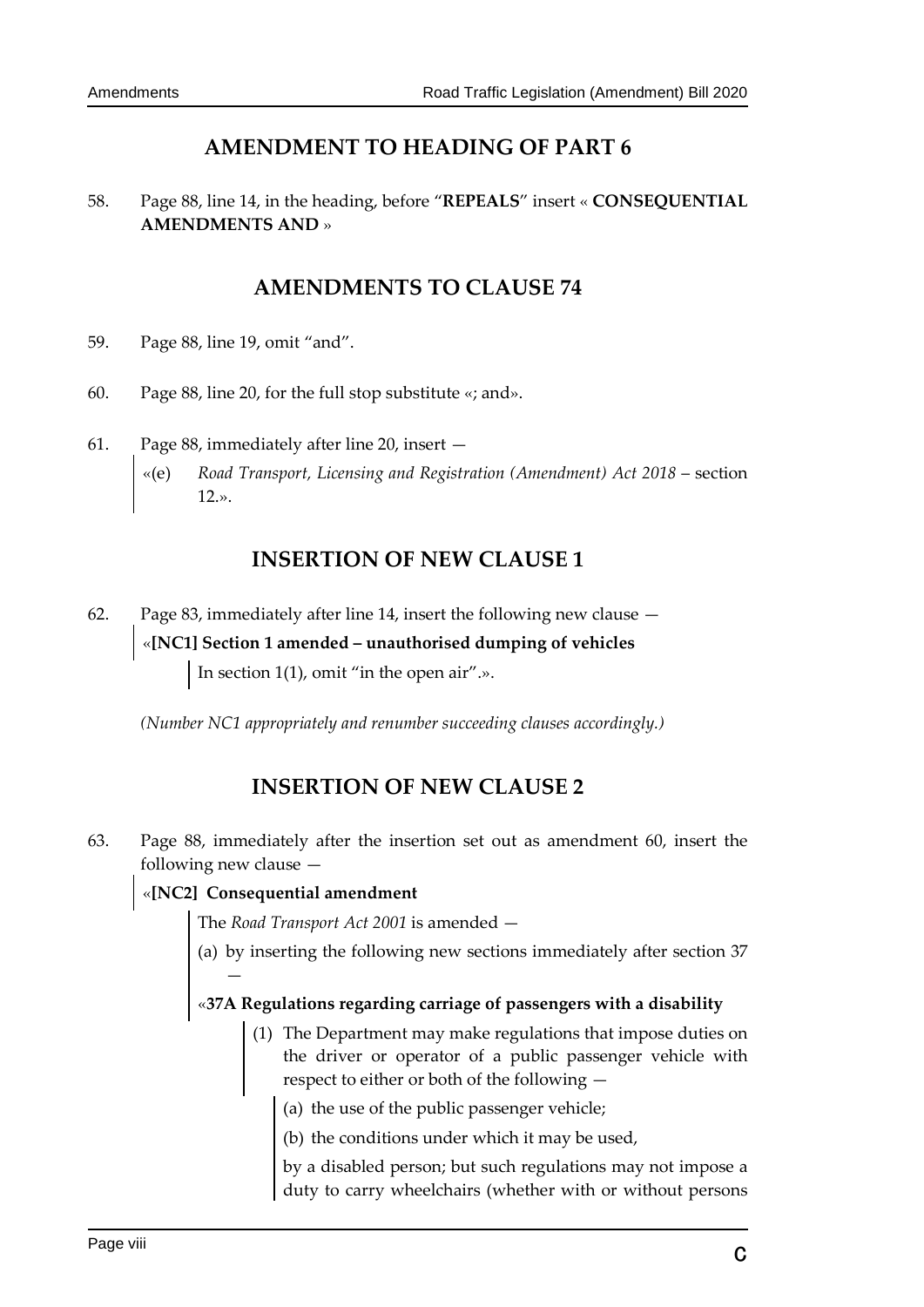sitting in them) in the vehicle unless the vehicle has been designated "wheelchair accessible" *via* a system prescribed in accordance with subsection (2)(a).

- (2) Without limiting subsection (1), regulations under this section may do any or all of the following —
	- (a) prescribe a system for enabling the Department to ascertain whether a vehicle that is or will be used as a public passenger vehicle is suitable to be designated "wheelchair accessible" (any vehicle so designated hereafter referred to as a "designated PPV");
	- (b) prohibit the driver or operator of a designated PPV from refusing to transport one or more passengers because that passenger (or any of them) is a disabled person who proposes to travel with or in a wheelchair;
	- (c) prohibit the driver of a designated PPV from refusing to honour a booking made by the operator because the booking would require the transportation of a disabled person with or in a wheelchair;
	- (d) prohibit the driver or operator of an available designated PPV from refusing a request for transportation because it would require the transportation of a disabled person with or in a wheelchair;
	- (e) impose on the driver or operator of a public passenger vehicle the duty to —
		- (i) transport a disabled person who is accompanied by an assistance dog; and
		- (ii) allow the dog to remain with the disabled person throughout the journey;
	- (f) prohibit the driver or operator of a public passenger vehicle from refusing to transport one or more passengers because that passenger (or any of them) is a disabled person who would be accompanied by an assistance dog;
	- (g) prohibit the driver or operator of a public passenger vehicle from refusing to either accept or honour a booking made by the operator because the booking would require the transportation of a disabled person (with or without an assistance dog);
	- (h) prohibit the driver or operator of a public passenger vehicle from making an additional charge for transporting in the vehicle a disabled person along with —
		- (i) in the case of a designated PPV: a wheelchair or an assistance dog, or both;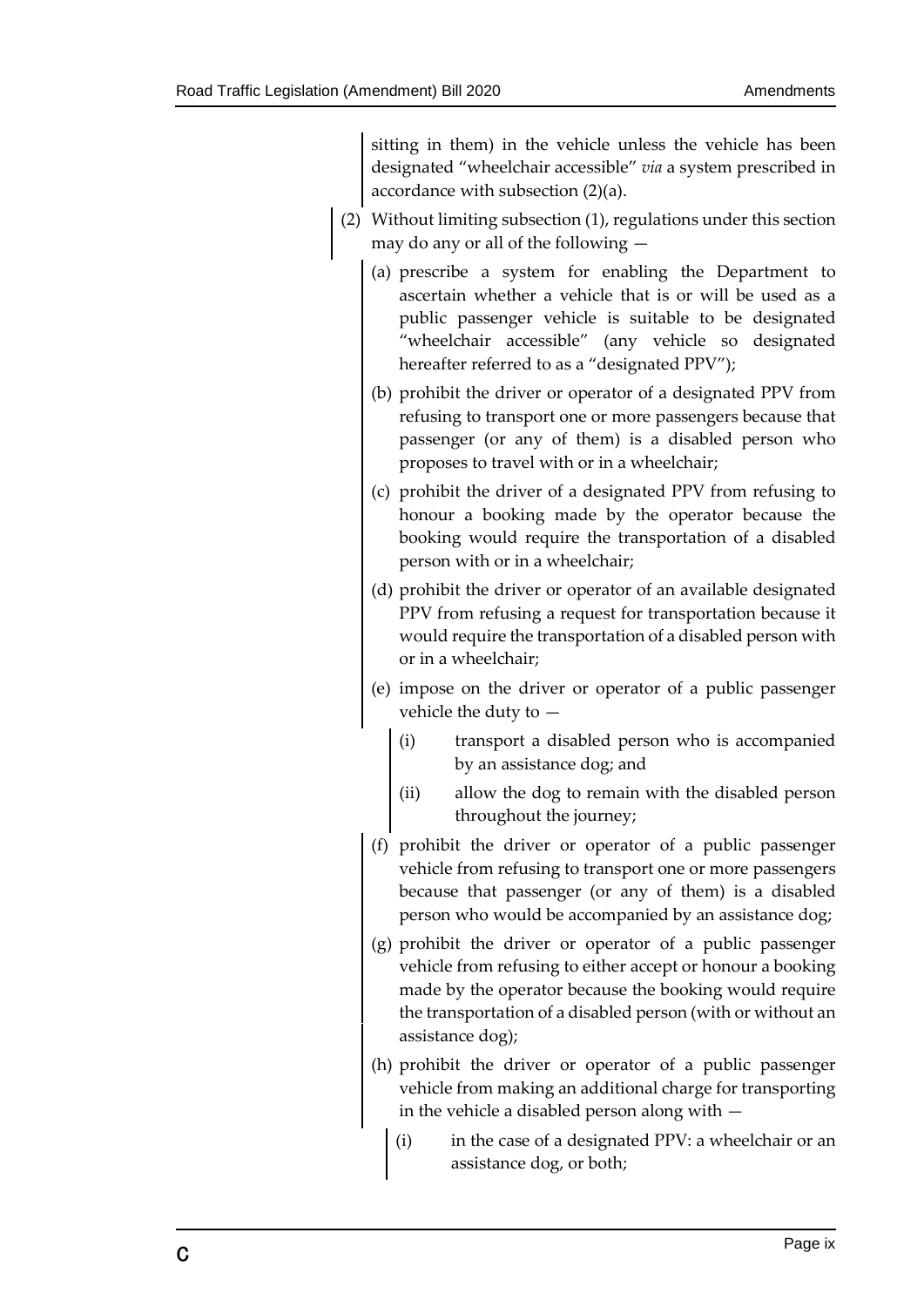- (ii) in the case of any other public passenger vehicle: an assistance dog;
- (i) impose on the driver or operator of any public passenger vehicle specific requirements that are —
	- (i) tailored to the fact that the vehicle is or is not a designated PPV, as the case may be; and
	- (ii) aimed at ensuring that a disabled person can enter, travel in, and exit the public passenger vehicle in reasonable comfort and safety with such prescribed mobility assistance as is reasonably required.
- (3) A system prescribed under subsection  $(2)(a)$  must  $-$ 
	- (a) stipulate the documented and objective standard in accordance with which the Department will determine whether a vehicle is suitable to be designated "wheelchair accessible";
	- (b) require the Department to
		- (i) designate a vehicle "wheelchair accessible" upon determination of compliance with the standard referred to in paragraph (a);
		- (ii) upon such designation, issue a badge (in the prescribed form) that indicates that the vehicle is a designated PPV;
		- (iii) establish and maintain a list of all designated PPVs; and
		- (iv) include provision for publication of the list referred to in subparagraph (iii);
	- $(c)$  require  $-$ 
		- (i) the person who submitted the vehicle for a determination under paragraph (a) to ensure that a badge issued in respect of the vehicle in accordance with paragraph (b)(ii) is affixed to the vehicle forthwith; and
		- (ii) any person who subsequently operates or drives the vehicle as a public passenger vehicle to ensure that the badge at all times remains visibly displayed on the vehicle.
- (4) For the avoidance of doubt, the designation of a public passenger vehicle as "wheelchair accessible" is irrevocable for as long as the vehicle continues to be a public passenger vehicle and, accordingly, any person who removes the badge from the vehicle while it continues to be a public passenger vehicle is to be deemed to have breached a provision of regulations made under this section.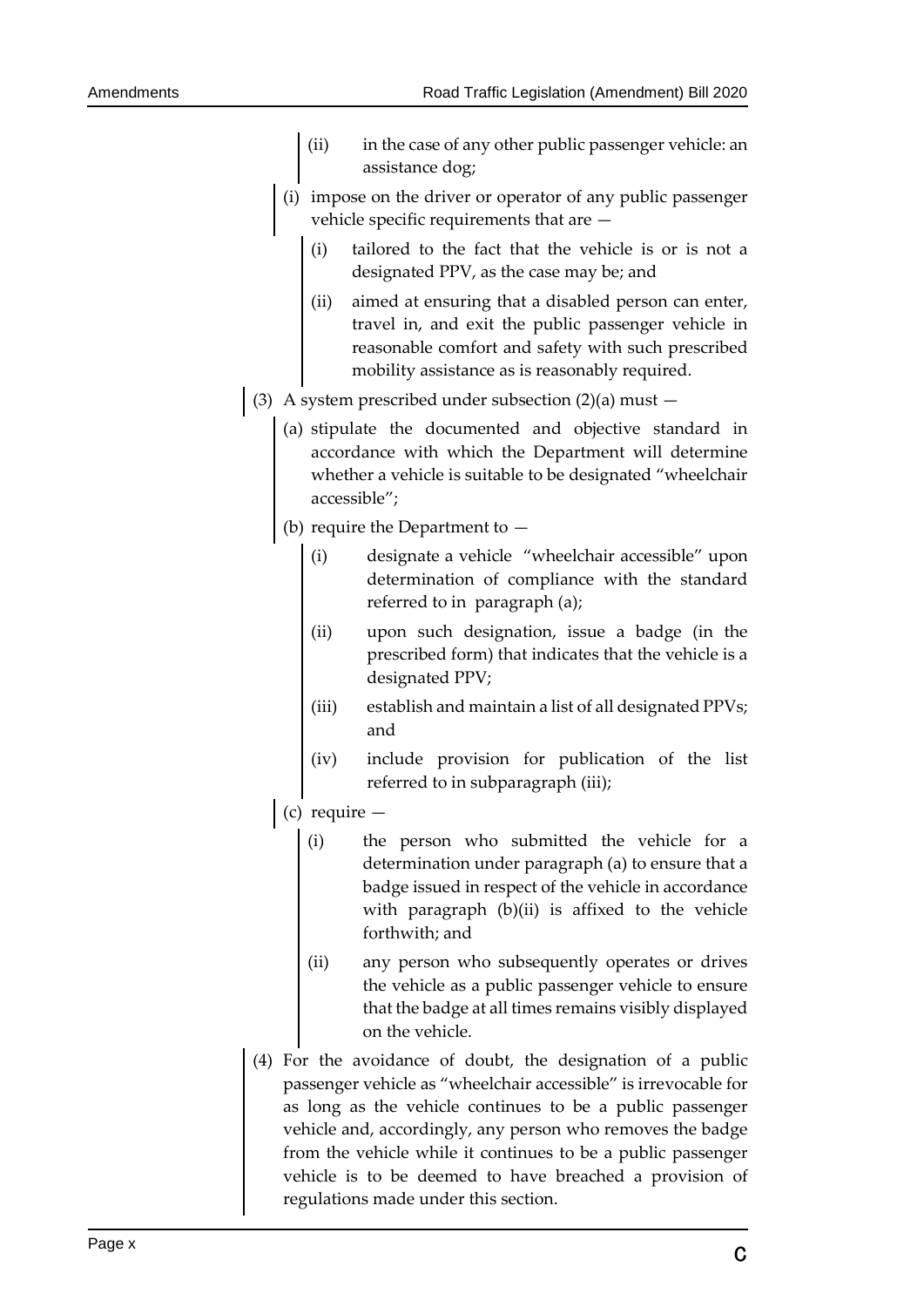- (5) Breach of any provision of regulations made under this section is an offence punishable on summary conviction by a fine not exceeding level 4 on the standard scale.
- (6) In this section and section 37B, "assistance dog" means any one or more of the following —
	- (a) a dog which has been trained to guide a blind person;
	- (b) a dog which has been trained to assist a deaf person;
	- (c) a dog which has been trained by a prescribed charity to assist a disabled person who has a disability that consists of epilepsy or otherwise affects the person's mobility, manual dexterity, physical co-ordination or ability to lift, carry or otherwise move everyday objects;
	- (d) a dog of a prescribed category which has been trained to assist a disabled person who has a disability (other than one falling within paragraph (c)) of a prescribed kind.

#### **37B Dispensations**

- (1) The Department may issue the driver of any public passenger vehicle with a written dispensation that exempts the driver from any requirement imposed by regulations under section 37A where it is satisfied that it is appropriate to do so on one or more of the following grounds —
	- (a) a medical condition;
	- (b) that the driver's physical condition makes it impossible or unreasonably difficult for the driver to comply with specific requirements under section 37A(2)(i);
	- (c) such other extenuating circumstance as may be prescribed.
- (2) The Department must not unreasonably refuse to issue a dispensation.
- (3) The Department may, by regulations under section 37A, do either or both of the following —
	- (a) prescribe procedural provisions regarding dispensations;
	- (b) either
		- (i) specify how the duration of all dispensations is to be determined; or
		- (ii) provide that the duration of each dispensation may be specified in it.»; and